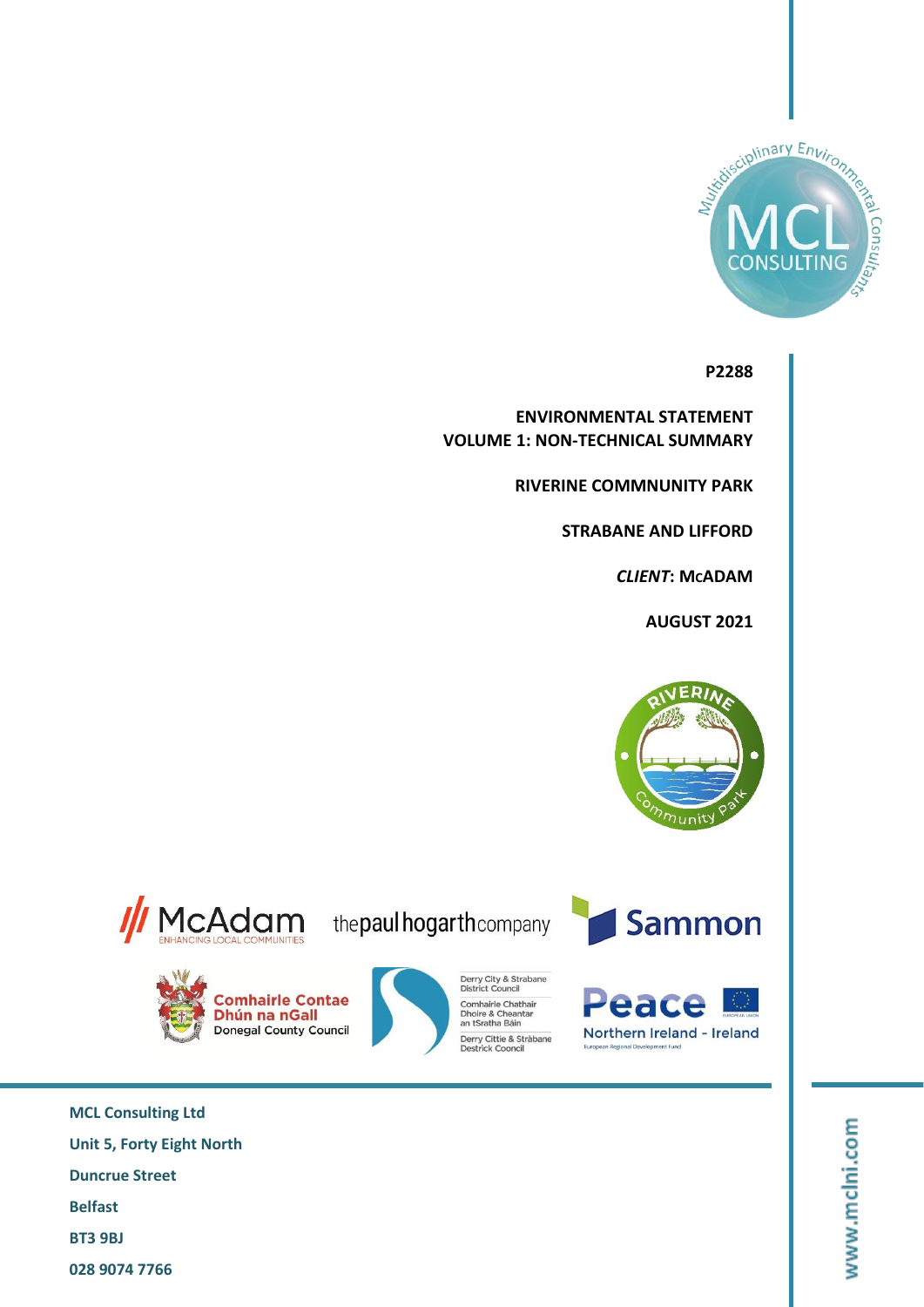# **CONTENTS**

| 1.0                                                  | <b>INTRODUCTION</b>                                                                                                                                                                            | $\mathbf{1}$                                                          |
|------------------------------------------------------|------------------------------------------------------------------------------------------------------------------------------------------------------------------------------------------------|-----------------------------------------------------------------------|
| 1.1<br>1.2<br>1.3<br>1.4<br>1.5                      | Project Overview<br><b>Transboundary Context</b><br>Contents of the Environmental Statement<br>Methodology<br><b>EIA Study Team</b>                                                            | $\mathbf{1}$<br>$\overline{2}$<br>$\overline{2}$<br>$\mathbf{3}$<br>4 |
| 2.0                                                  | <b>NEED FOR THE DEVELOPMENT</b>                                                                                                                                                                | 6                                                                     |
| 3.0                                                  | <b>PROPOSED DEVELOPMENT</b>                                                                                                                                                                    | 8                                                                     |
| 3.1<br>3.2<br>3.3<br>3.4                             | <b>Strabane Proposals</b><br><b>Lifford Proposals</b><br><b>Bridge Proposal</b><br><b>Accommodation Works Proposal</b>                                                                         | 8<br>8<br>9<br>10                                                     |
| 4.0                                                  | <b>SCREENING, SCOPING AND CONSULTATION</b>                                                                                                                                                     | 11                                                                    |
| 4.1<br>4.2                                           | <b>EIA Screening</b><br><b>EIA Scoping</b>                                                                                                                                                     | 11<br>11                                                              |
| 5.0                                                  | <b>CONSIDERATION OF ALTERNATIVES</b>                                                                                                                                                           | 13                                                                    |
| 5.1<br>5.2<br>5.3<br>5.4                             | <b>Assessment Methodology</b><br><b>Alternative Site Locations</b><br><b>Presentation of Findings</b><br>Conclusion                                                                            | 13<br>13<br>13<br>14                                                  |
| 6.0                                                  | <b>ENVIRONMENTAL TOPICS COVERED IN THE EIA</b>                                                                                                                                                 | 15                                                                    |
| 6.1<br>6.2<br>6.3<br>6.4<br>6.5<br>6.6<br>6.7<br>6.8 | Population and Human Health<br>Biodiversity<br>Lands, Soils and Waters<br>Air and Climate<br>Noise and Vibration<br><b>Material Assets</b><br><b>Cultural Heritage</b><br>Landscape and Visual | 15<br>16<br>18<br>20<br>22<br>23<br>26<br>27                          |
| 7.0                                                  | <b>CUMULATIVE IMPACTS, INTERACTIONS &amp; MAJOR ACCIDENTS AND DISASTERS</b>                                                                                                                    | 32                                                                    |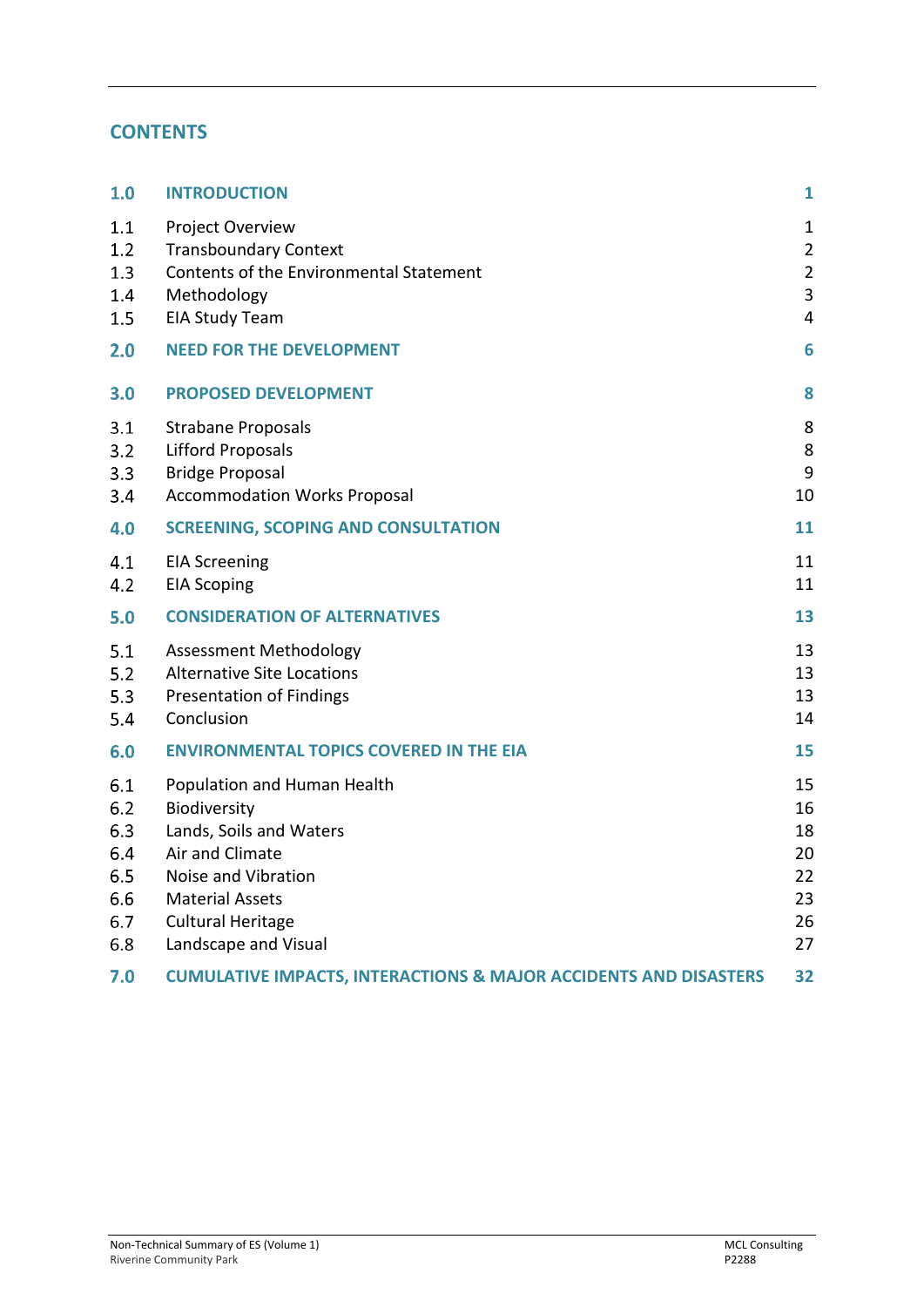#### <span id="page-2-0"></span> $1.0$ **INTRODUCTION**

Donegal County Council (DCC) and Derry City & Strabane District Council (DCSDC) are jointly planning the development of the Riverine Community Park (hereafter referred to as the 'Project') following the award of funding by the SEUPB PEACE IV Shared Space & Services, with DCC acting as the applicant.

This document comprises the Non-Technical Summary (NTS) of the Environmental Statement (ES) prepared in support of the planning application made for the Project. The ES is presented as separate documents comprising the main text and figures (Volume 2) and the accompanying technical appendices (Volume 3).

#### <span id="page-2-1"></span> $1.1$ **Project Overview**

The Project site straddles the border between Northern Ireland and Ireland, being located on either side of the River Foyle, partly adjacent to Lifford, Co. Donegal and partly adjacent to Strabane, Co. Tyrone, with a pedestrian and footbridge connecting the two sides. The proposed location is shown in Figure 1-1 below.

### **Figure 1: Site Location**



### (Source: Google Earth)

Non-Technical Summary of ES (Volume 1)<br>
Riverine Community Park<br>
Riverine Community Park Riverine Community Park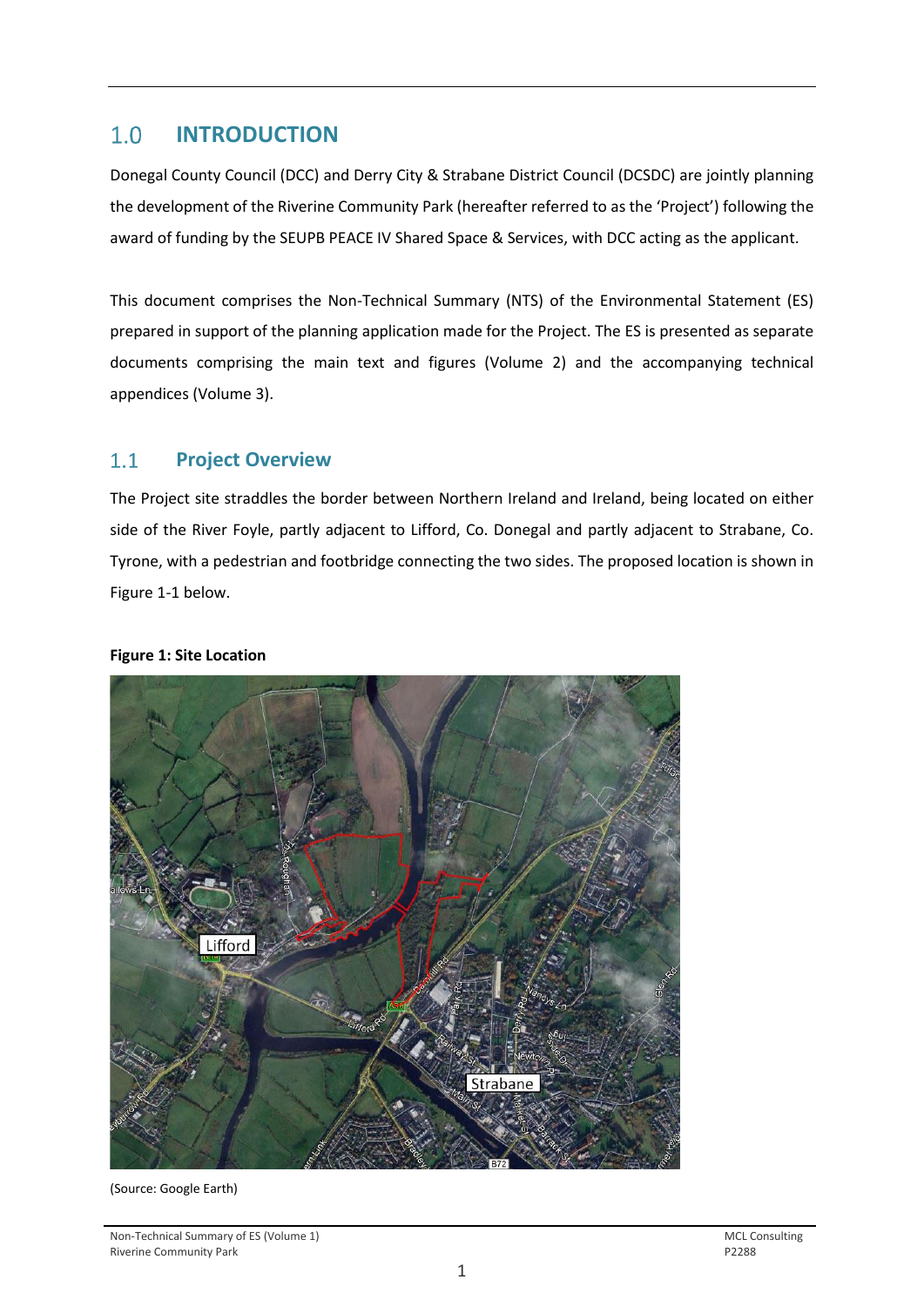The site is partially located within the River Finn and the River Foyle and Tributaries Special Areas of Conservation (SAC). The location of these SACs in relation to the Project and the potential for the project to impact upon them has been a key driver in the ES.

The proposed project is described in detail in Section 3, but will include a cross-border community park, comprising complementary facilities located on the Lifford and Strabane banks of the river Foyle and linked by a pedestrian and cycle bridge.

#### <span id="page-3-0"></span> $1.2$ **Transboundary Context**

Given its location across two jurisdictions, it has been necessary to submit planning applications to both An Bord Pleanála (ABP) and Derry City & Strabane District Council (DCSDC). As such, it has also been necessary to submit an ES/EIAR in support of each of these applications.

It was recognised from the outset of the EIA process however that it would not be feasible to prepare an EIA only for the Lifford side and an ES only for the Strabane side, as the two sides of the development are so inextricably linked. Following consultation with both ABP and DCSDC, the agreed rationale was to prepare a single ES which considers the development as a whole and to tailor the necessary elements, such as policy considerations, to the particular jurisdiction.

#### <span id="page-3-1"></span> $1.3$ **Contents of the Environmental Statement**

The information required to be included within an ES is set out in Schedule 4 'Matter for Inclusion in Environmental Statement' of The Planning (Environmental Impact Assessment) Regulations (Northern Ireland) 2017 as amended. This information is as follows:

- i. A description of the development comprising information on the site, design and size of the development.
- ii. A description of the measures envisaged in order to avoid, reduce and, if possible, remedy significant adverse effects.
- iii. The data required to identify and assess the main effects which the development is likely to have on the environment.
- iv. An outline of the main alternatives studied by the applicant or appellant and an indication of the main reasons for his choice, taking into account the environmental effects.
- v. A non-technical summary of the information provided under paragraphs 1 to 4 of this Part.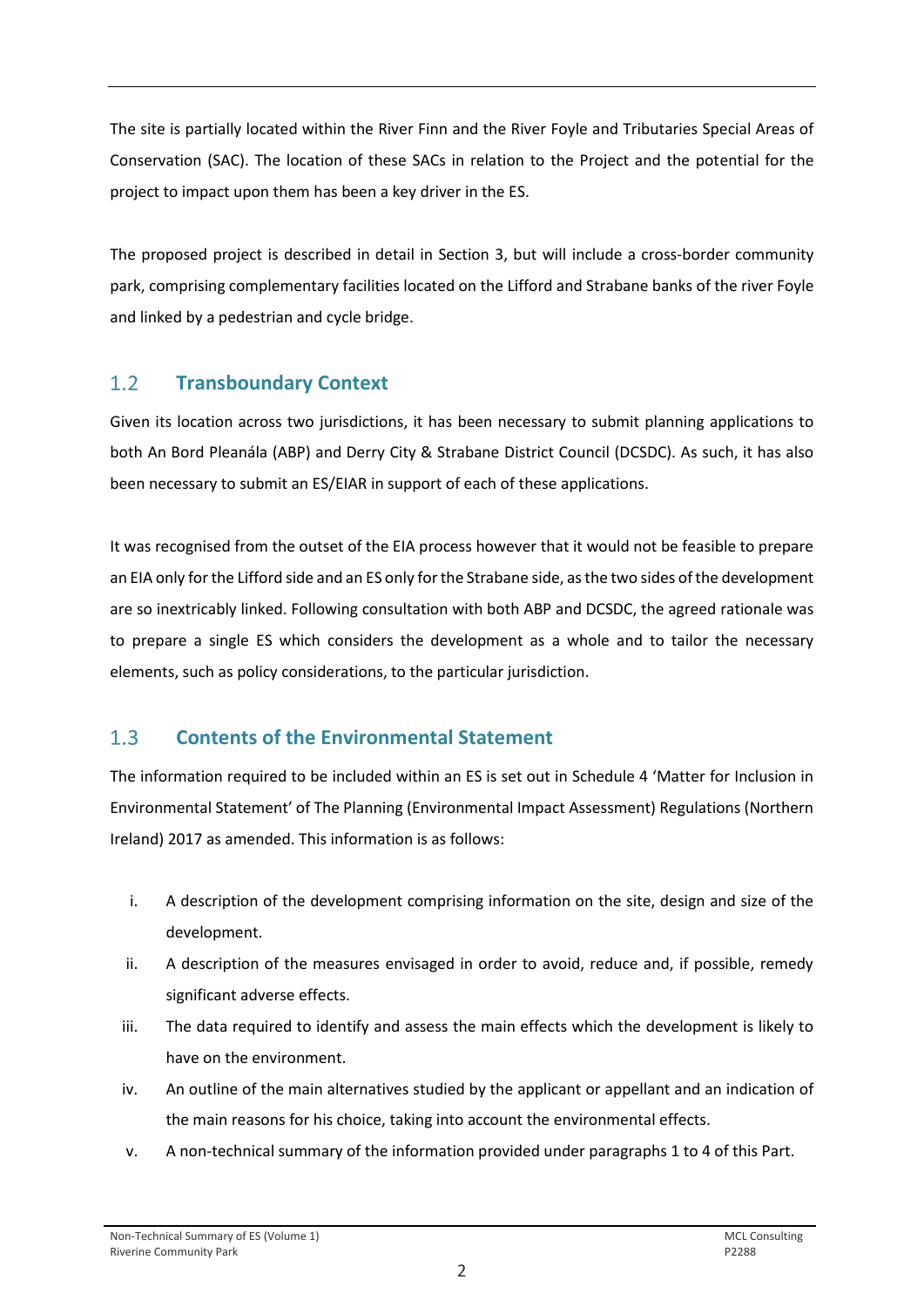Each of these requirements have been met via EIA in the ES.

#### <span id="page-4-0"></span> $1.4$ **Methodology**

The broad methodology framework used in each environmental chapter of the ES includes the following:

- **Introduction**
- Methodology
- Existing Environment
- Potential Impacts
- Mitigation Measures
- Residual Impacts

### **Introduction**

This section introduces the environmental topic to be assessed and the areas to be examined within the assessment.

### Methodology

Specific topic related methodologies are outlined in this section. This includes the methodology used in describing the existing environment and undertaking the impact assessment. It is important that the methodology is documented so that the reader understands how the assessment was undertaken

### Existing Environment

In order to predict any likely impact of the Project it is necessary to first accurately establish and describe the existing environment. Any available existing baseline environmental monitoring data can also be used as a valuable reference for the assessment of actual impacts from a development once it is in operation.

To describe the existing environment, desktop reviews of existing data sources have been undertaken for each specialist area. Desktop studies are also supplemented by specialised field walkovers or studies, where appropriate, to confirm the accuracy of the desktop study or to gather more baseline environmental information for incorporation into the ES.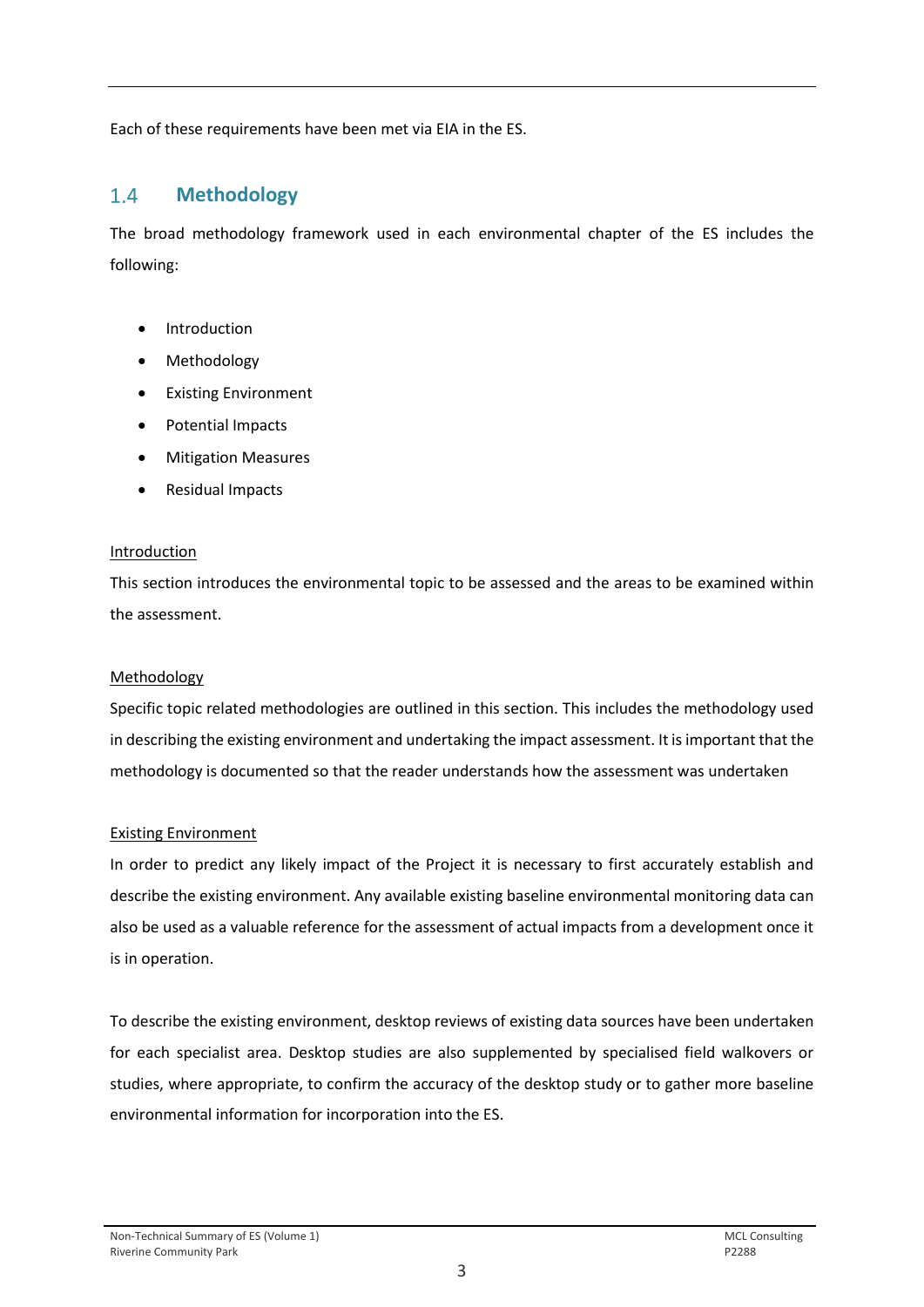The existing environment is evaluated with particular consideration given to the character of the existing environment that is distinctive and what the significance of this is. The significance of a specific environment can be derived from legislation, national policies, local plans and policies, guidelines or professional judgements. The sensitivity of the environment is also considered.

### Potential Impacts

In this section, the ES predicts how the Project will interact with the receiving environment. Impacts from both the construction and operation phases of the proposed development are outlined. The evaluation of the significance of the impact is also undertaken.

### **Mitigation Measures**

If significant impacts are anticipated mitigation measures are devised to minimise impacts on the environment.

## Residual Impacts

The assessment identifies the likely impacts that will occur after the proposed mitigation measures have been put in place.

#### <span id="page-5-0"></span> $1.5$ **EIA Study Team**

MCL Consulting and McAdam have coordinated the ES with MCL Consulting compiling the ES on behalf of DCC and DCSDC. Sub-consultants have undertaken specialist assessments where necessary.

The study team members and the chapters they have prepared within the ES are listed in Table 1.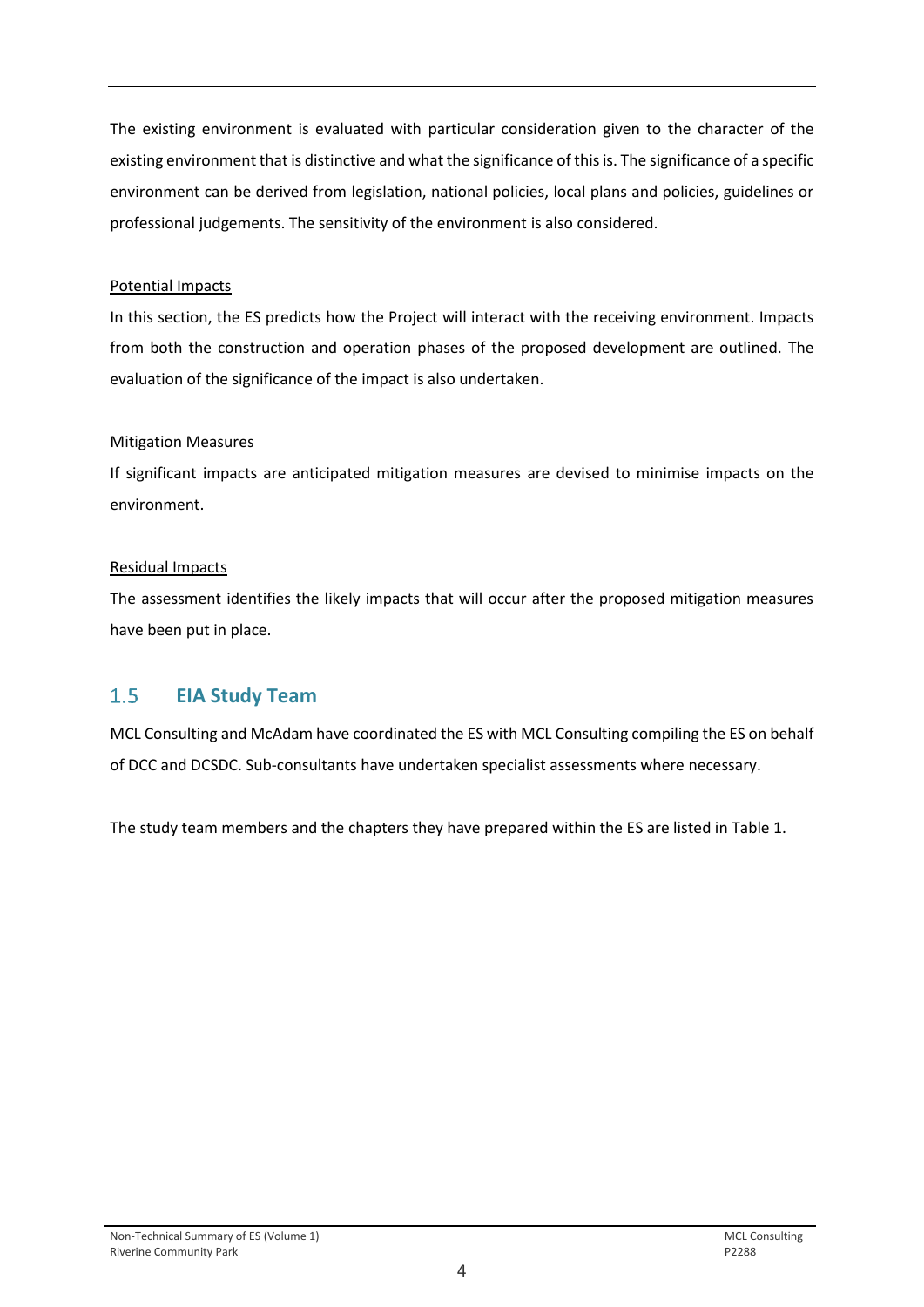## **Table 1: ES Study Team**

| <b>Chapter</b>                                   | <b>Company</b>                            |  |  |  |
|--------------------------------------------------|-------------------------------------------|--|--|--|
| Introduction                                     | <b>MCL Consulting</b>                     |  |  |  |
| Need for the Development                         | <b>Donegal County Council</b>             |  |  |  |
| Proposed Development                             | McAdam                                    |  |  |  |
| Screening, Scoping and Consultation              | <b>MCL Consulting</b>                     |  |  |  |
| <b>Alternatives Considered</b>                   | McAdam                                    |  |  |  |
| Policy                                           | <b>TOBIN Consulting Engineers</b>         |  |  |  |
| Population and Human Health                      | <b>MCL Consulting</b>                     |  |  |  |
| Biodiversity                                     | <b>MCL Consulting</b>                     |  |  |  |
| Land, Soils and Water                            | MCL Consulting, McCloy Consulting Ltd and |  |  |  |
|                                                  | Bryne Looby Ltd                           |  |  |  |
| Air and Vibration                                | <b>AONA Environmental Consulting Ltd</b>  |  |  |  |
| Noise and Vibration                              | <b>AONA Environmental Consulting Ltd</b>  |  |  |  |
| <b>Material Assets</b>                           | McAdam and Hoy Dorman                     |  |  |  |
| <b>Cultural Heritage</b>                         | John Cronin Associates                    |  |  |  |
| Landscape and Visual Impact                      | Park Hood Ltd                             |  |  |  |
| Cumulative<br>Impacts, Interrelationships<br>and | <b>MCL Consulting</b>                     |  |  |  |
| Major Accidents & Disasters                      |                                           |  |  |  |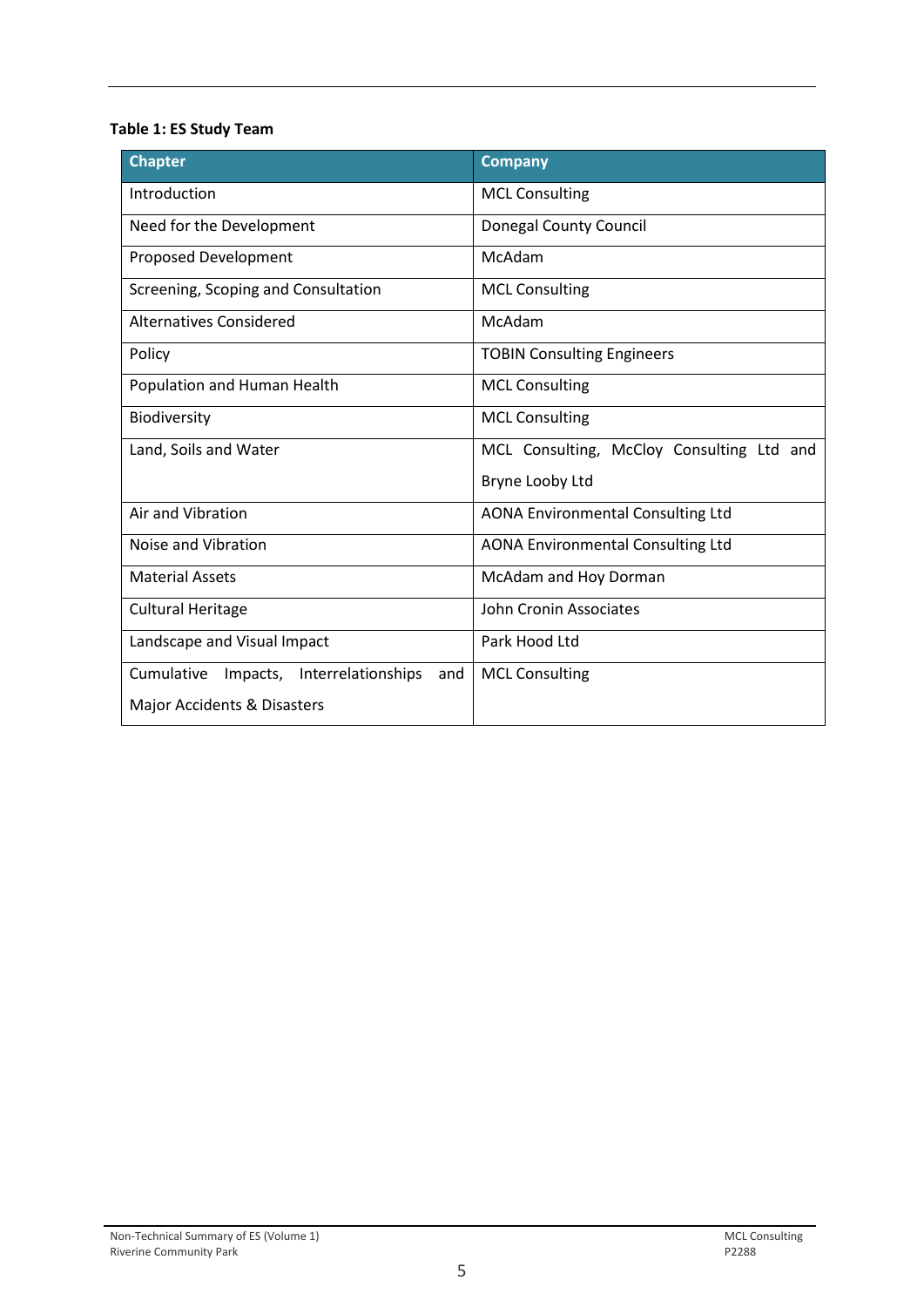#### <span id="page-7-0"></span> $2.0$ **NEED FOR THE DEVELOPMENT**

The need for the Project has been identified for a considerable time by both DCC and DCSDC with the key aims of Cross-Community Engagement, Good Relations and Reconciliation – particularly the engagement of the Protestant Unionist Loyalist (PUL) community in this area. The site is located in a previously contested area and is now identified as a neutral space by the Catholic Nationalist Republican (CNR) and PUL communities.

Robust evidence of demand for the programmed activity and services has been demonstrated through stakeholder consultation and 77 letters of support from local groups confirming intent to use and to participate, including commitment from PUL stakeholders. The Project has established a community forum consisting of 32 group representatives – 16 from the Lifford area and 16 from the Strabane area. The communities are continuously engaged in the Project through this forum.

This significant new infrastructure development will facilitate:

- Connection (improved access) across the border, between settlements, and places of education, employment, worship, recreation, leisure and infrastructure facilities.
- Amenity Creation the development will provide a safe and pleasant amenity for walking and cycling, to facilitate commuting, socialising, and use as a recreational and leisure facility, and which promotes active lifestyles, physical exercise and participation in outdoor activities.
- Tourism Facilitate cycle tourism with improved access to visitor attractions and tourism initiatives.

The Project presents an opportunity to meet the changing demands of the local and international tourism market in order to promote economic opportunity.

The Project will maintain and create a viable demand for local services, such as retail and transport linkages, which are vital for the future of sustainable development in this border area.

The Project will unlock the economic and tourism potential associated with the local assets of the area including its border location, its spectacular and unique local scenery, heritage and environment. The Project represents a community driven initiative which has the potential to make more marginal proposals viable and to stimulate growth of tourism, local services as well as walking, cycling related provision.

The Project is being progressed collaboratively through joint planning and development by Donegal County Council and Derry City and Strabane District Council. It will facilitate the creation of new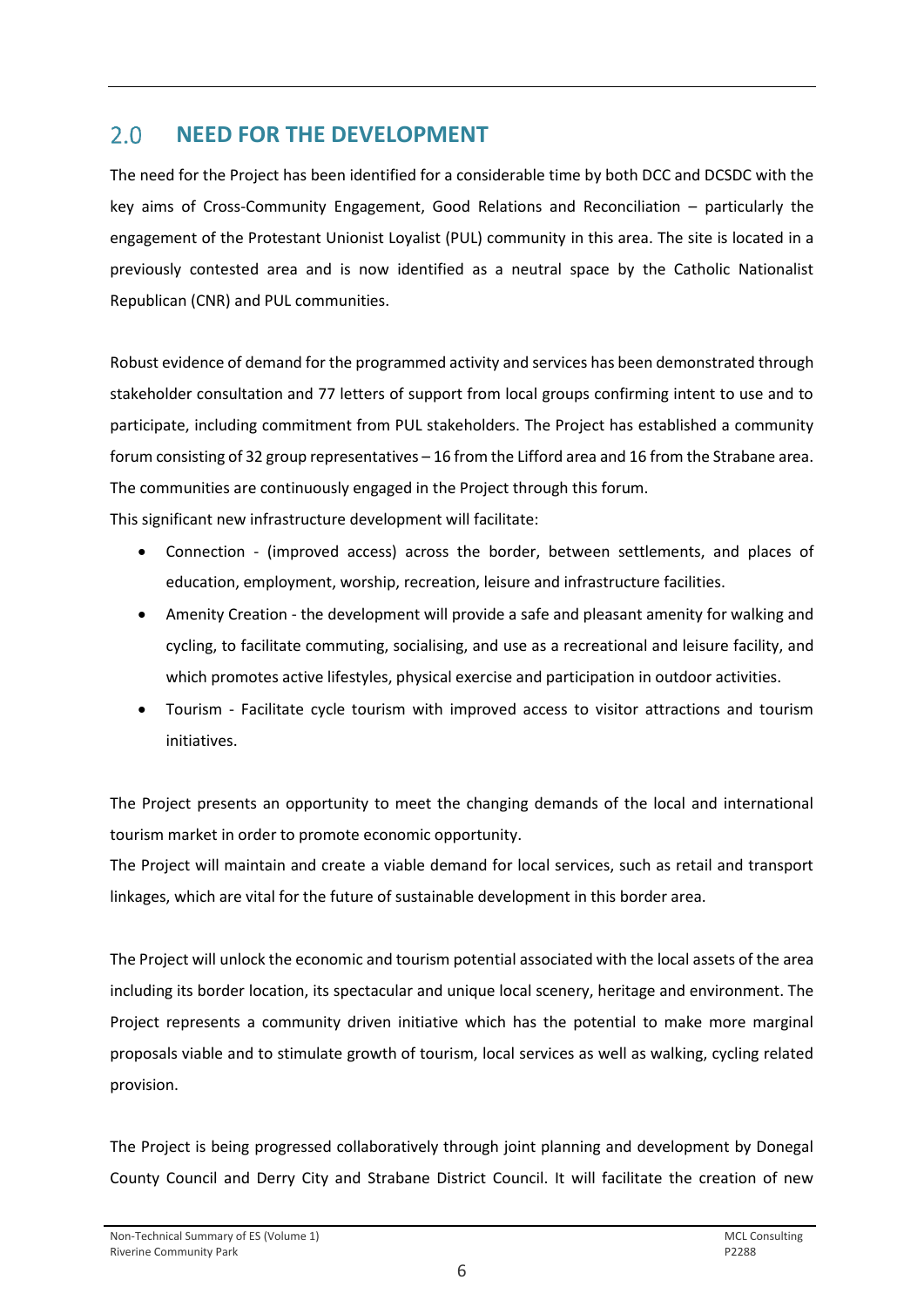community park infrastructure in excess of 22 hectares by utilising agricultural land and wetlands along wither side of the border connected through the creation of a new pedestrian and Cycle Bridge between Lifford and Strabane. The park on the Lifford site will be a designed landscape incorporating indoor and outdoor recreational features, smaller meeting and events spaces for programmed activity, complemented by the use of the naturalised flood plain environment on the Strabane site for informal recreation and environmental education/conservation activities. This diversity of offering makes for a more inclusive and freeing sharing experience.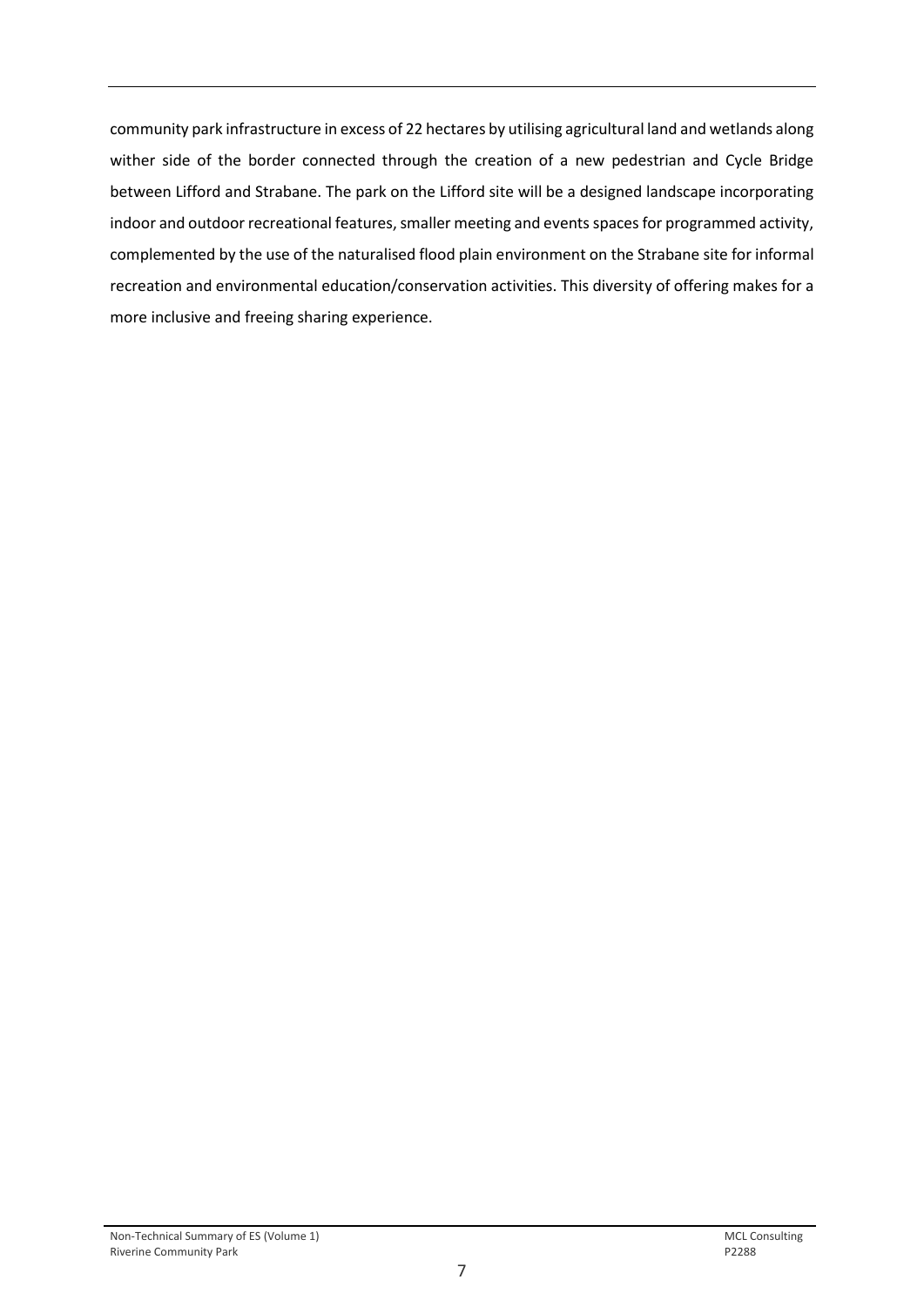#### <span id="page-9-0"></span> $3.0$ **PROPOSED DEVELOPMENT**

#### <span id="page-9-1"></span> $3.1$ **Strabane Proposals**

Development of the eastern portion of the new Riverine Community Park (i.e., the area of the development falling within the Derry City & Strabane District Council area) and the creation of new community park infrastructure with multi-purpose community facilities and amenities. The development will include:

- a new area of open space;
- vehicle, cycle and pedestrian access;
- car parking area;
- amenity lighting; and,
- all ancillary development and site services; within the site extending to 7.8 hectares.

#### <span id="page-9-2"></span> $3.2$ **Lifford Proposals**

Development of the western portion of the new Riverine Community Park (i.e., the area of the development falling within the Donegal County Council area) and the creation of new community park infrastructure with multi-purpose community facilities and amenities will include:

- Construction of a single storey community resource building with a gross internal floor area 305m², for use as community space including office and refreshment use;
- Construction of a 300m<sup>2</sup> maintenance compound, surround by 2.25m high ibex fencing to include installation of an approximate 4.0m high by 6.0m wide by 9.0m long prefabricated maintenance shed vehicle storage, washdown area and material storage, surround be ibex fence and access gates;
- Provision of a multi-functional outdoor space and external stage area to accommodate a variety of outdoor events;
- Creation of play areas, a river walk and river access;
- Construction of walkways and cycleways;
- Associated landscaping inclusive of the wetlands of the River Foyle;
- Amenity lighting;
- Provision of car parking with 74 spaces and provisions for cycle parking;
- Site Security including estate style fencing, 2.4m high security fencing and lockable vehicle and pedestrian gates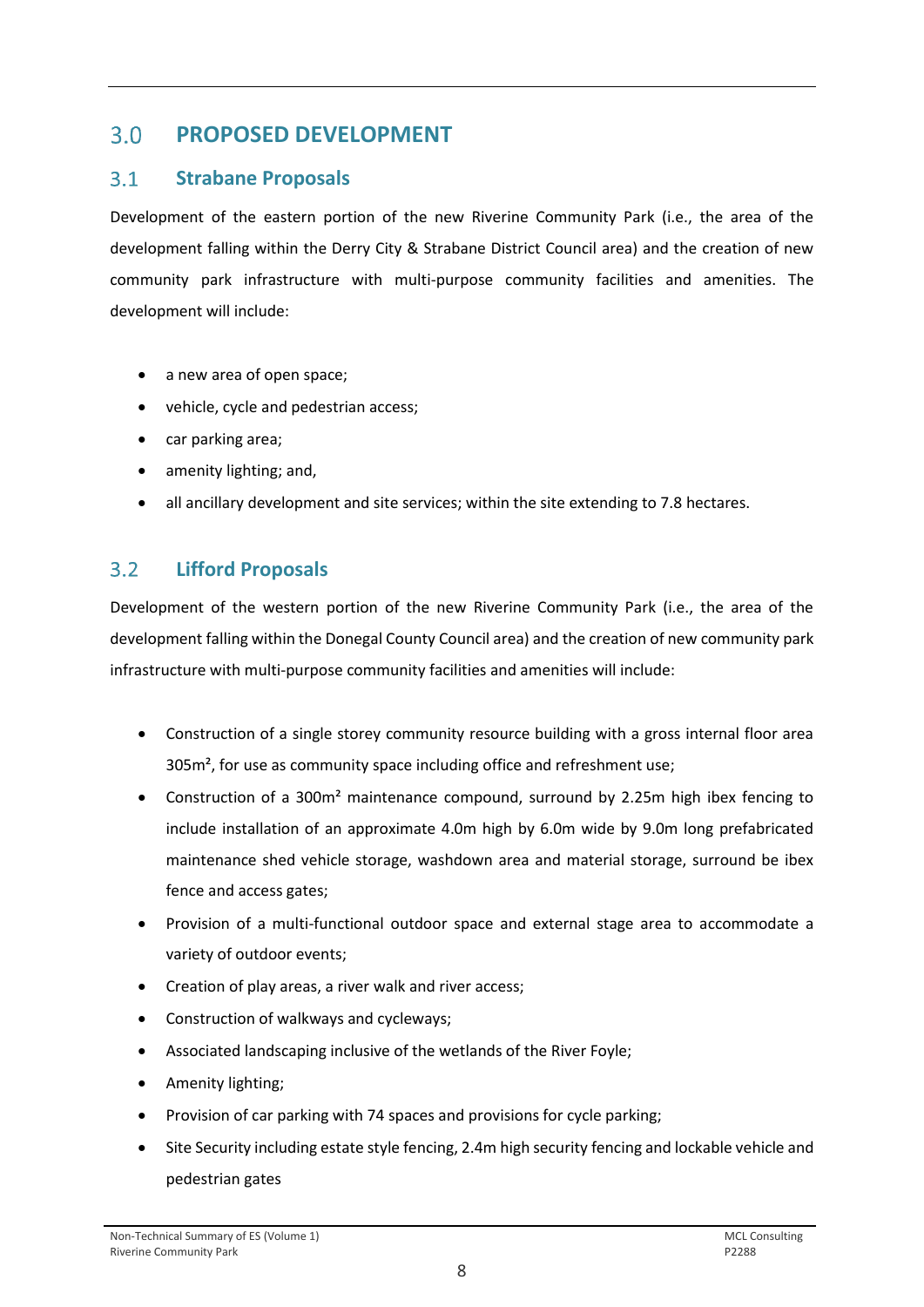- Construction of a one way traffic access road 4.5m in width and a 2 way traffic access road 6m in width, with a combined length of 265m to be provided internally within the park;
- Demolition of the existing spectator stand and the construction of a new spectator stand to accommodate 123 spectators;
- Relocation of existing hare coursing track and the construction of greyhound training runs;
- Provision of an informal parking area to accommodate 8 cars;
- Provision of a new 10kV ESB Substation and diversion underground of existing MV (10kV/20kV) ESB overhead cables traversing the site;
- Provision of ground mounted electrical kiosk;
- Provision of a new wastewater pumping station for onward transfer of foul wastewater to the local network;
- Reconfiguration of existing cinema drainage soakaway;
- Works on the foreshore including construction of a cast in-situ concrete slipway, 5m wide, with adjoining steps of natural stone paving and the provision of a reinforced grass path to a new timber fishing pod; and,
- all ancillary development, accommodation works and site services; on a site extending to 14.9 hectares.

#### <span id="page-10-0"></span> $3.3$ **Bridge Proposal**

The pedestrian and cycle bridge will be a transboundary structure, providing the iconic and symbolic connection between the two currently separated lands either side of the border.

The proposed bridge location is positioned to ensure best connection between both sides of the park. The bridge design takes inspiration from the historic railway proposing a steel truss design.

The pedestrian and cycle bridge will be a steel truss structure with an overall length of approximately 115m. It will have two spans. The larger span will extend across the river with a length of approximately 88m. The second span will extend over land from the Lifford riverbank to raised ground. The second span will have a length of 27m.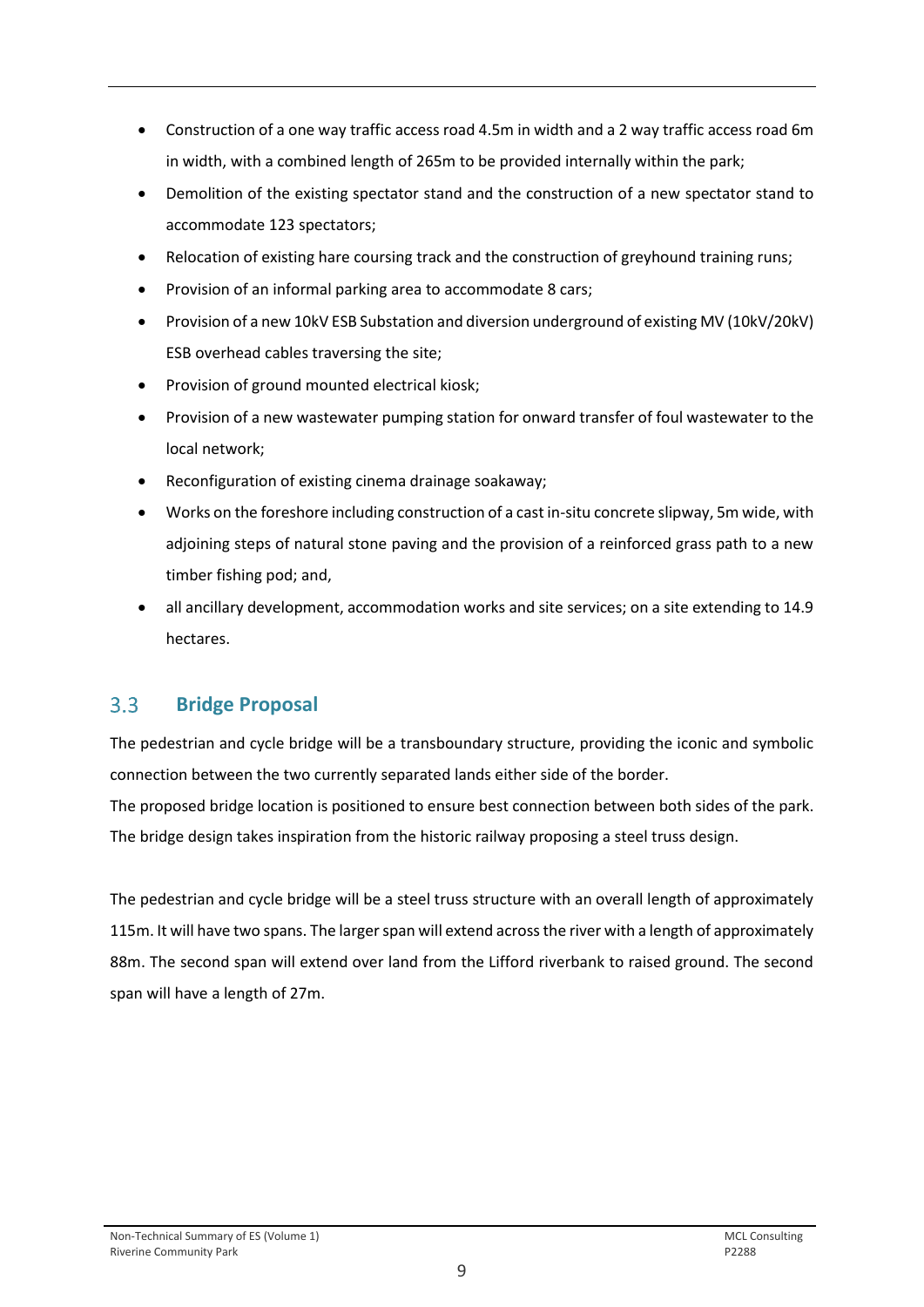#### <span id="page-11-0"></span> $3.4$ **Accommodation Works Proposal**

The operational boundary of the Riverine Community Park on the Lifford side is entirely located within lands belonging to East Donegal Coursing Club (EDCC), with the proposed Park boundary occupying approximately fifteen acres of this property, which is currently populated with existing infrastructure associated with Club activities. In order to facilitate the proposed development on the Lifford site, it is therefore necessary to relocate and/or replace all existing infrastructure belonging to the Club. These relocation and/or replacement works are defined as the Accommodation Works and are as follows:

- Demolition of the existing spectator stand and the construction of a new spectator stand to accommodate 123 spectators;
- Relocation of existing hare coursing track and the construction of greyhound training runs;
- Provision of an informal parking area to accommodate 8 cars; and,
- all ancillary development and site services; within the site extending to 6.5 hectares.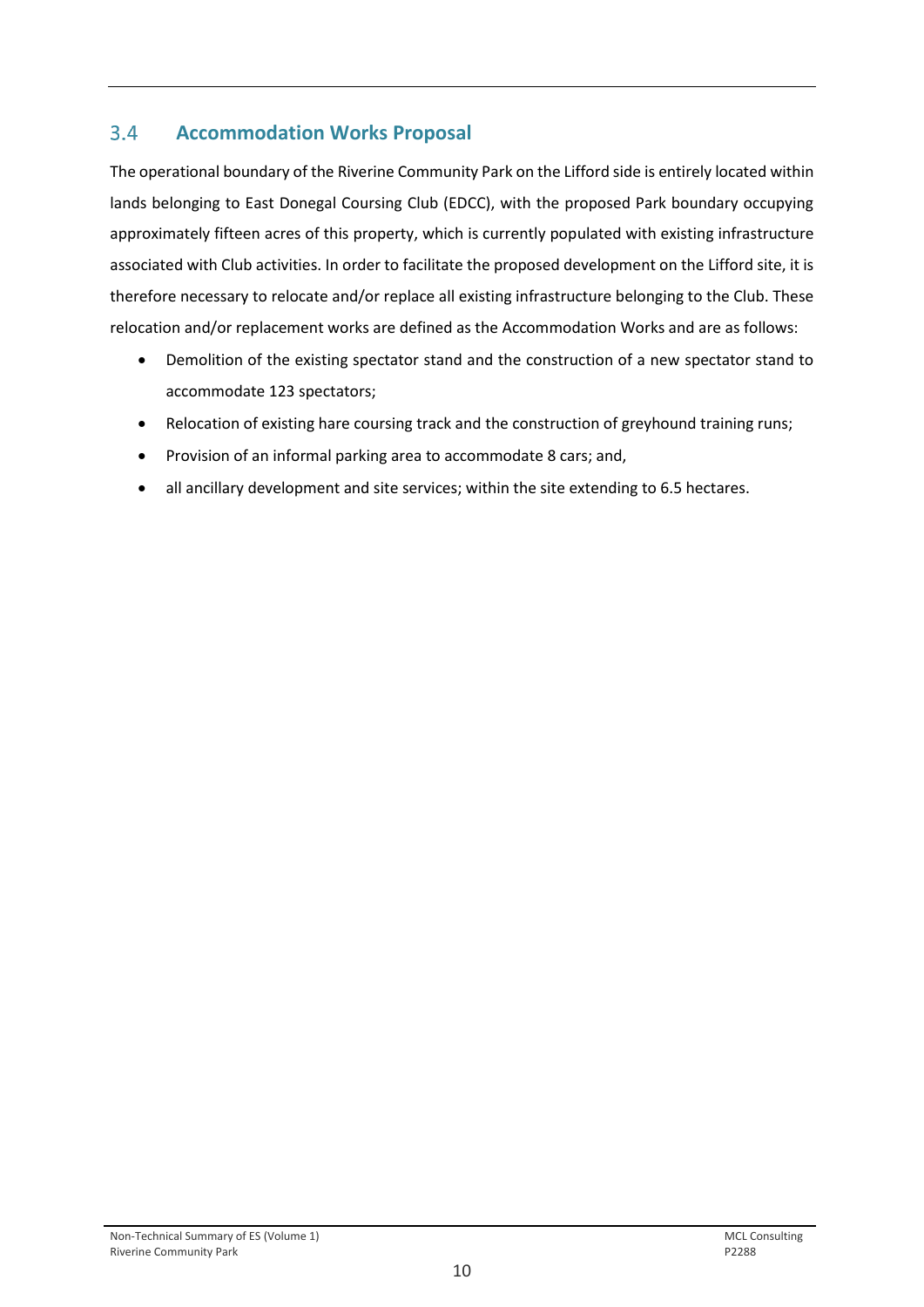#### <span id="page-12-0"></span> $4.0$ **SCREENING, SCOPING AND CONSULTATION**

#### <span id="page-12-1"></span> $4.1$ **EIA Screening**

Having conducted a review of the Project information in accordance with The Planning (Environmental Impact Assessment) Regulations (Northern Ireland) 2017, it was determined that there is a real likelihood the Project may have a significant effect on the environment and an EIA is required based on the potential the Project has to impact upon the surrounding environment, particularly that of the River Finn SAC and the River Foyle and Tributaries SAC.

#### <span id="page-12-2"></span> $4.2$ **EIA Scoping**

As part of the scoping process for this ES, a Scoping Report was prepared to identify the issues which are likely to be important during the environmental impact assessment. The scoping process identified the sources or causes of potential environmental effects, the pathways by which the effects can happen, and the sensitive receptors, which are likely to be affected. As well as identifying which issues should be examined in the ES, the scoping process also considered the level of detail that is appropriate to consider for each issue.

A comprehensive scoping consultation process has been carried out to gather feedback and guidance on the requirements for inclusion within the ES. A scoping report was prepared and has been used to internally inform the direction of the ES.

## **4.2.1 Pre-Application Discussions**

As part of the scoping process, the Project team engaged in Pre-Application Discussions (PAD) with DCSDC. Through this PAD process, a number of consultees were engaged with to provide their feedback and opinions on the Project. Responses were received from the following:

- Historical Environment Division
- NI Water
- Loughs Agency
- Environmental Health
- DfI Roads
- DfI Rivers
- DAERA including,
	- o Marine and Fisheries Division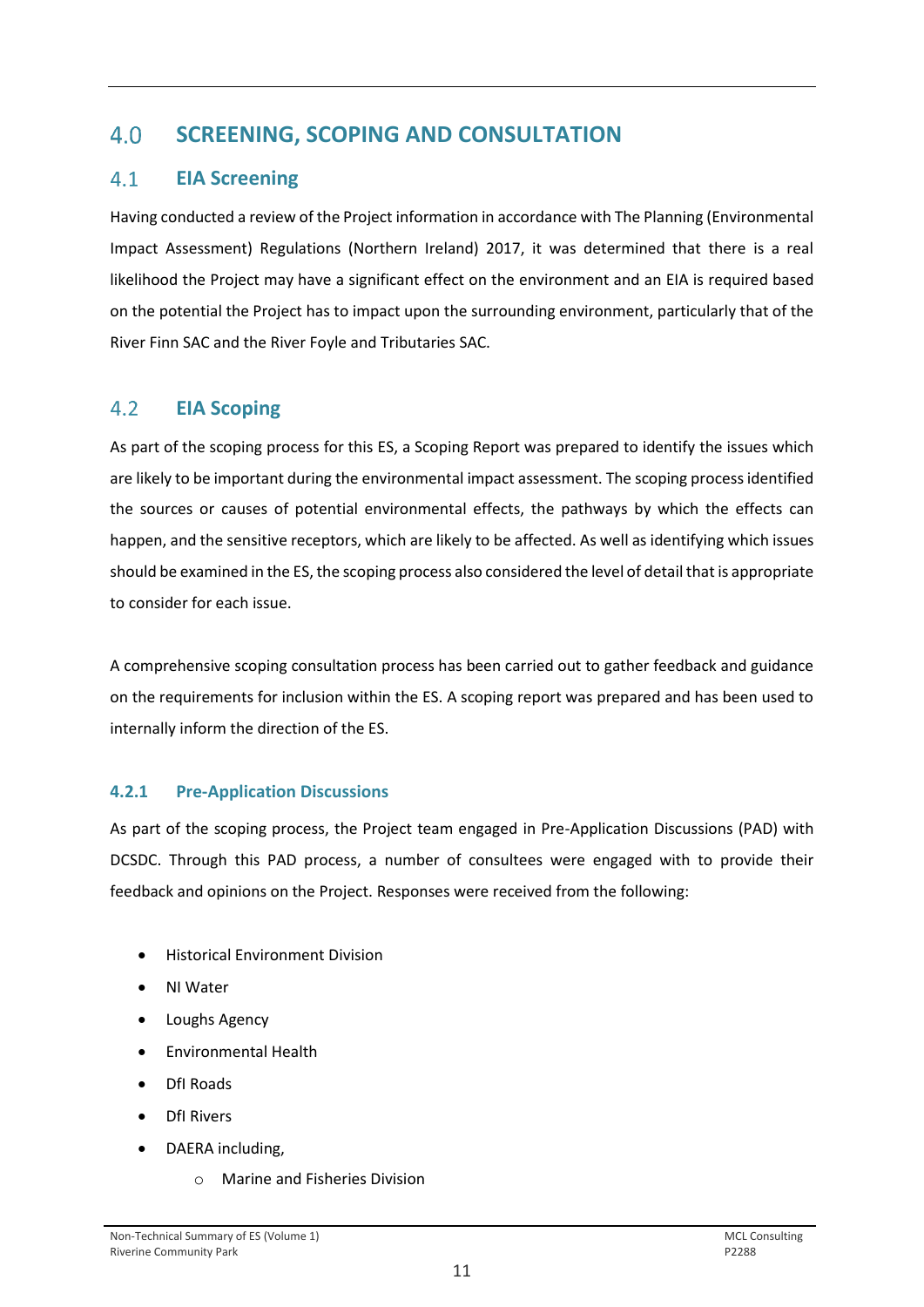- o Water Management Unit and Inland Fisheries
- o Regulation Unit
- o Natural Environment Division

In addition to these above mentioned consultations, the Project and EIA team has had virtual meetings with members of the DCSDC planning team, throughout the PAD process. PAD meetings were held on 29th January 2021, 28th May 2021 (meeting with A5 team and DFI officials) and meeting held with planning officers only on 16th June 2021.

All feedback and concerns raised during this process have been taken into consideration thorough the design and EIA process.

## **4.2.2 Pre-application Community Consultation**

As the Project involves development of 1 hectare or greater, it is classed as a major development under The Planning (Development Management) Regulations (Northern Ireland) 2015. As such, it has been necessary to carry out pre-application community consultation (PACC).

A digital public information event was held resulting in 18 no. written responses. All of the 18 no. written responses were from either individuals residing in proximity to the Riverine site, or from businesses located within or close to the site. All of the written responses were supportive of the development proposal, with an overwhelming majority expressing strong support for the Project.

## **4.2.3 Further Consultations**

Informal consultations and discussion were also held between the Project team and consultees on top of the formal PAD responses received. These were used to consider specific issues which required more detailed discussions.

These discussions were extremely useful in ensuring that the proposals put forward within the Project are acceptable and have considered all aspects of potential impacts, whilst also ensuring that appropriate mitigation measures have been considered where necessary.

As the Project is transboundary in nature, consultations have also taken place within Republic of Ireland.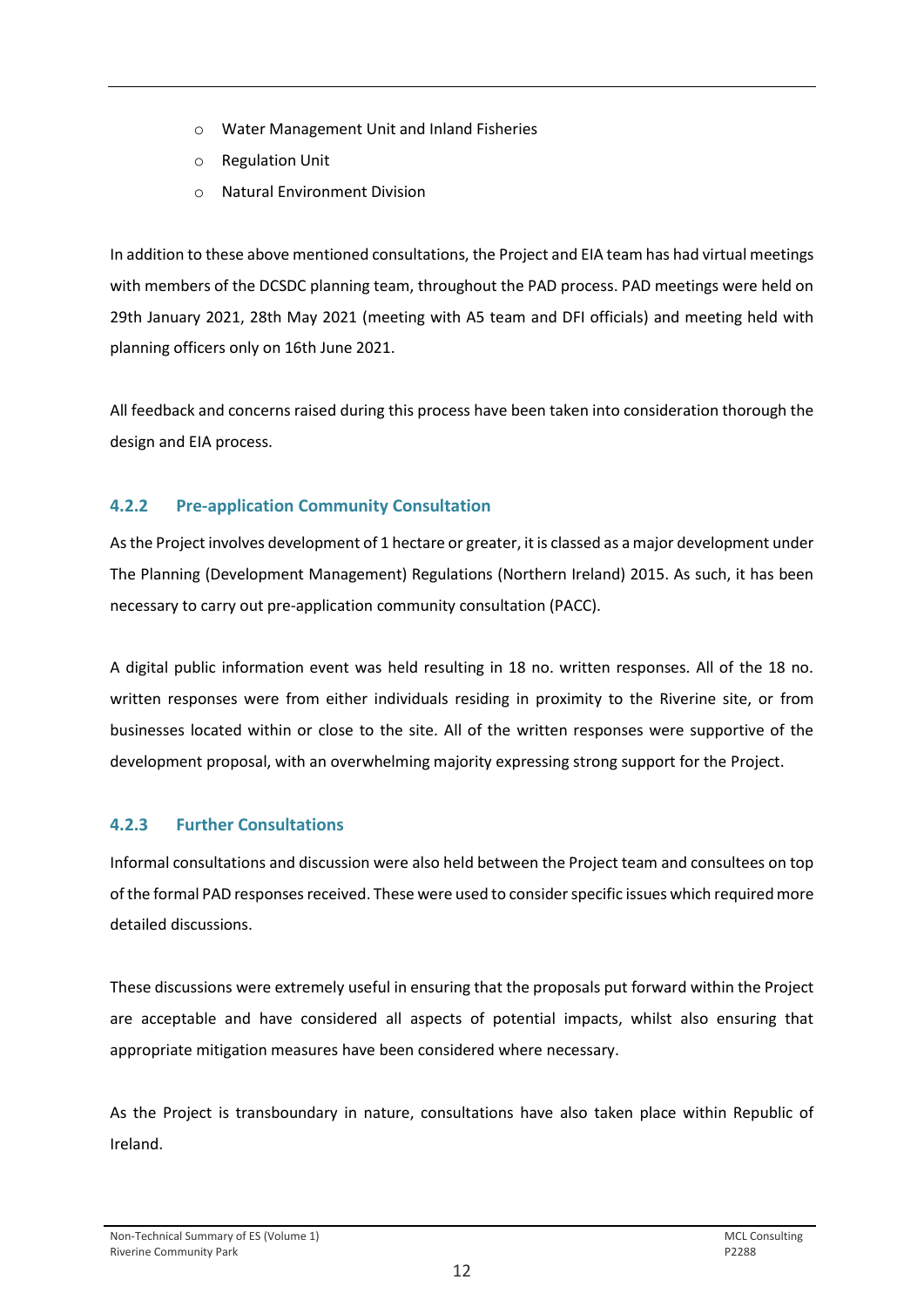#### <span id="page-14-0"></span> $5.0$ **CONSIDERATION OF ALTERNATIVES**

This section outlines the main park layout and design considerations examined during the development of the proposal, including the reasonable alternatives considered and the main reasons for the selection of the proposed park layout and design, taking into account the effects of the project on the environment.

#### <span id="page-14-1"></span> $5.1$ **Assessment Methodology**

In assessing the layout and design proposals, the following scenarios were considered:

- Assessments of Proposals where there may be Conflicts and/or Opportunities with Other Developments
- Assessment of Specific Layout and Design Proposals against the 2017 CWMF Stage 2(i) / RIBA Stage D Concept Design, i.e., The Alternative Layout and Design Proposal
- Assessment of Specific Layout and Design Proposals following Statutory Consultation.

In assessing the layout and design proposals, the following influences were considered:

- **Environment**
- Health and Safety
- Policy Hierarchy
- Landscape and Engineering
- Construction Costs

#### <span id="page-14-2"></span> $5.2$ **Alternative Site Locations**

In consideration of the specific and unique opportunities present by the site, no alternative locations were considered for this proposal.

#### <span id="page-14-3"></span> $5.3$ **Presentation of Findings**

The alternative layout and design options considered for the key infrastructure proposals were summarised in the following tables:

- Table 1 Assessments of Proposals where there may be Conflicts and/or Opportunities with Other Developments including:
- Table 2 Assessment of Specific Layout and Design Proposals against the 2017 CWMF Stage 2(i) / RIBA Stage D Concept Design, i.e., The Alternative Layout and Design Proposal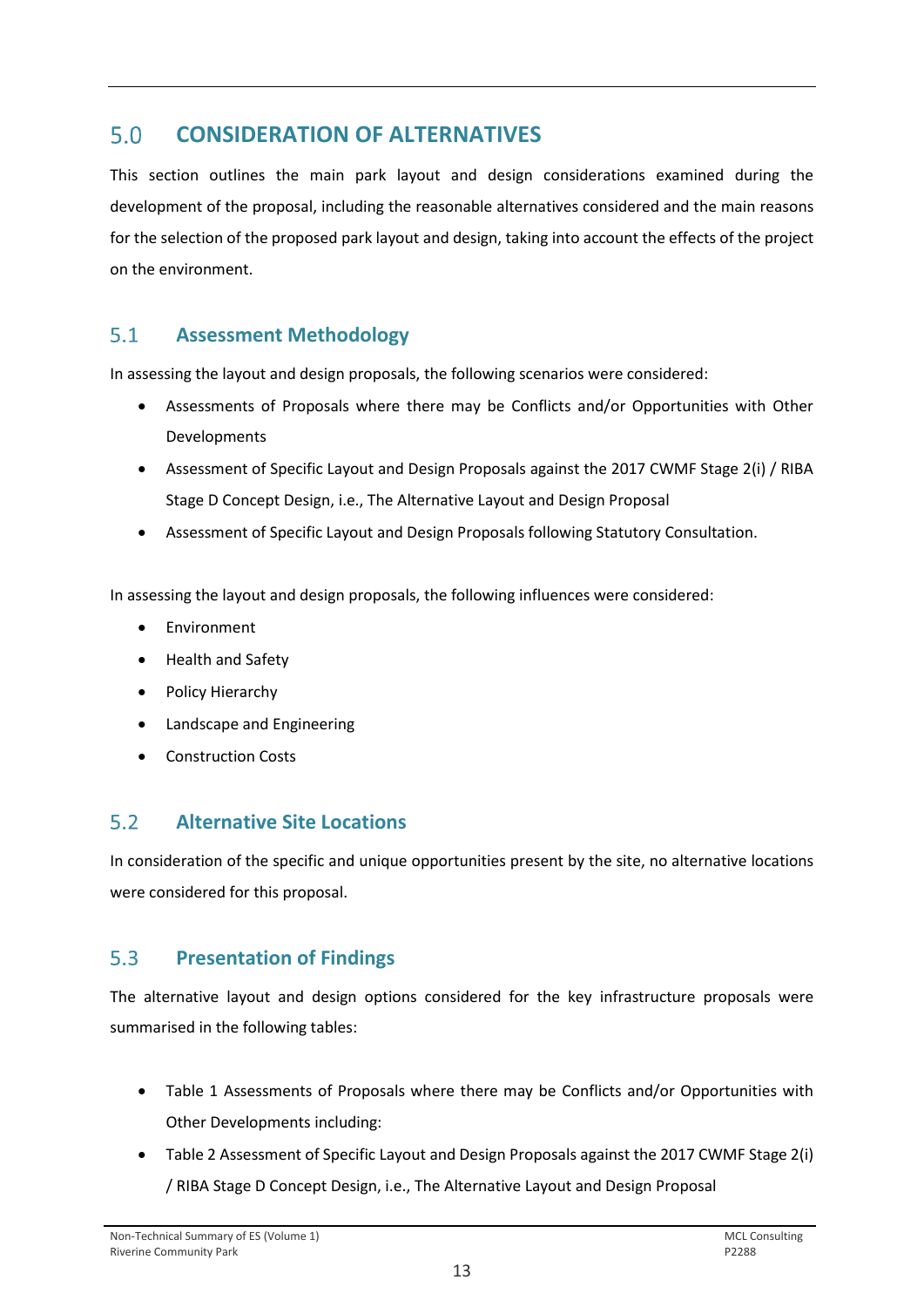• Table 3 Assessment of Specific Layout and Design Proposals following Statutory Consultation.

#### <span id="page-15-0"></span> $5.4$ **Conclusion**

Based on the assessment of alternatives, the layout and design options proposed were assessed in the ES.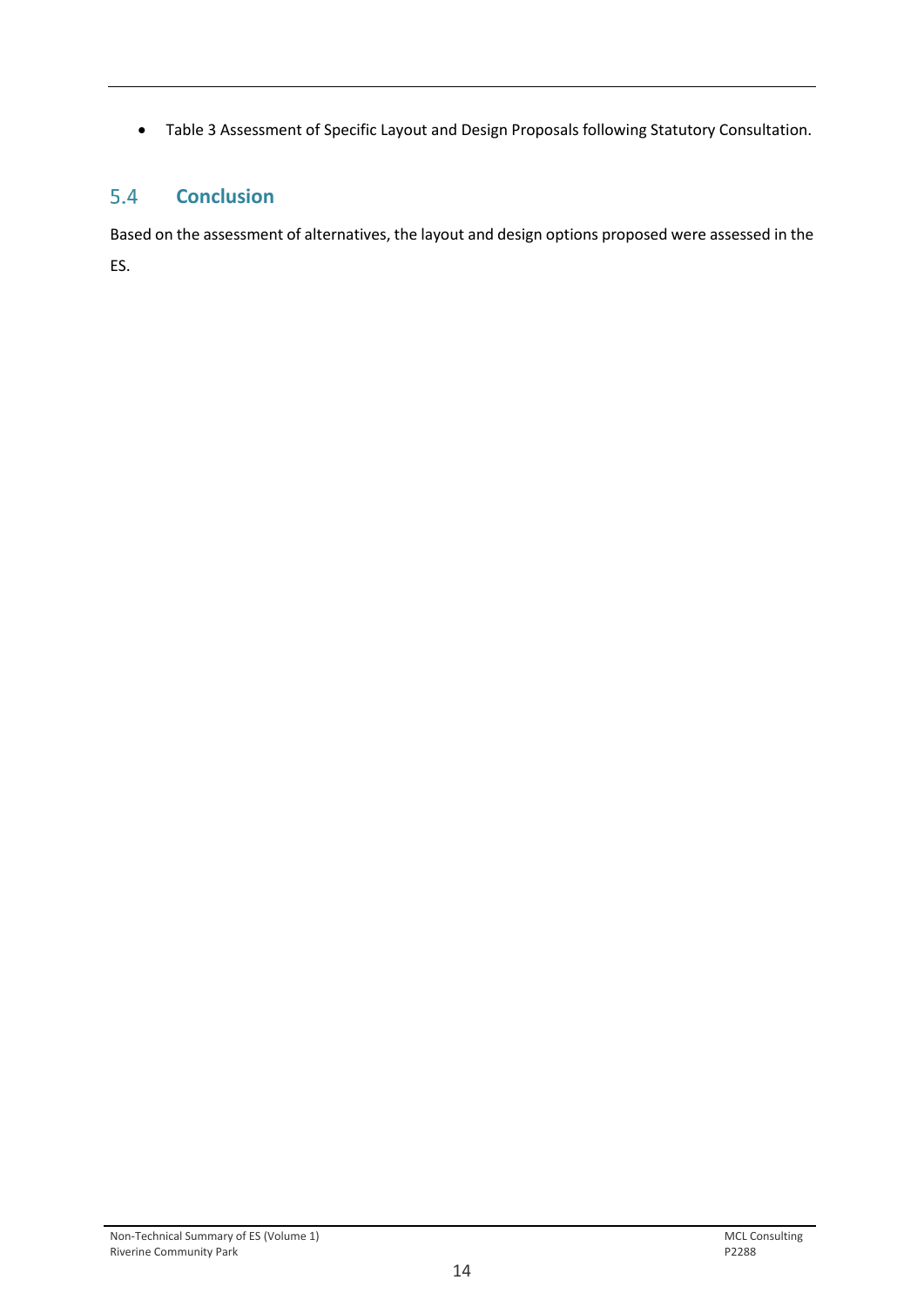#### <span id="page-16-0"></span> $6.0$ **ENVIRONMENTAL TOPICS COVERED IN THE EIA**

#### <span id="page-16-1"></span> $6.1$ **Population and Human Health**

As the Project is transboundary in nature, the Population and Human Health impacts have been considered for both sides of the border. The Population and Human Health Chapter involves a desktop study examining the most recently available Central Statistics Office (CSO) data, for the Lifford area and beyond, and the most recently available Northern Ireland Statistics and Research Agency (NISRA) data, for the Strabane area and beyond, as well as any relevant maps, indexes and development plans in order to establish the baseline conditions of the local populations, including population trends, land use and settlement structure, employment status, deprivation levels, and tourism and amenity. An examination of the same data at the national level of both Ireland and Northern Ireland has also been considered in order to provide a comparison.

As the two towns are located so close together, the baseline conditions of both Lifford and Strabane were found to be similar. Population trends were found to differ slightly with the Strabane area population growing slowly whilst the Lifford area has seen a reduction in population figures. Employment figures were similar with both areas having higher rates of unemployment than their national averages. Similarly, deprivation levels within both the Lifford and Strabane areas were shown to be higher (i.e. more deprived) than the national averages.

Just as the baseline conditions for both sides of the Project share similarities, the impacts on the both sides are likely to be similar due to the transboundary nature of the Project. It is likely that once complete, the Project will have long term positive impacts for the surrounding population and its health. This Project will provide a high-quality community park for people of all ages to use and will contribute to a greater sense of community across the border. The construction of the foot and cycle bridge will create better connectivity between the towns of Strabane and Lifford, increasing accessibility for both populations.

Furthermore, the Project will provide employment opportunities across a number of sectors, during the construction and then operation of the park and its facilities. Employment opportunities will also be created through servicing the additional numbers of tourists that will be attracted to the area as a result of the Project.

This Project can help the surrounding areas become less deprived by contributing to higher quality of life through the provision of high quality outdoor and indoor public space, amenities and long-term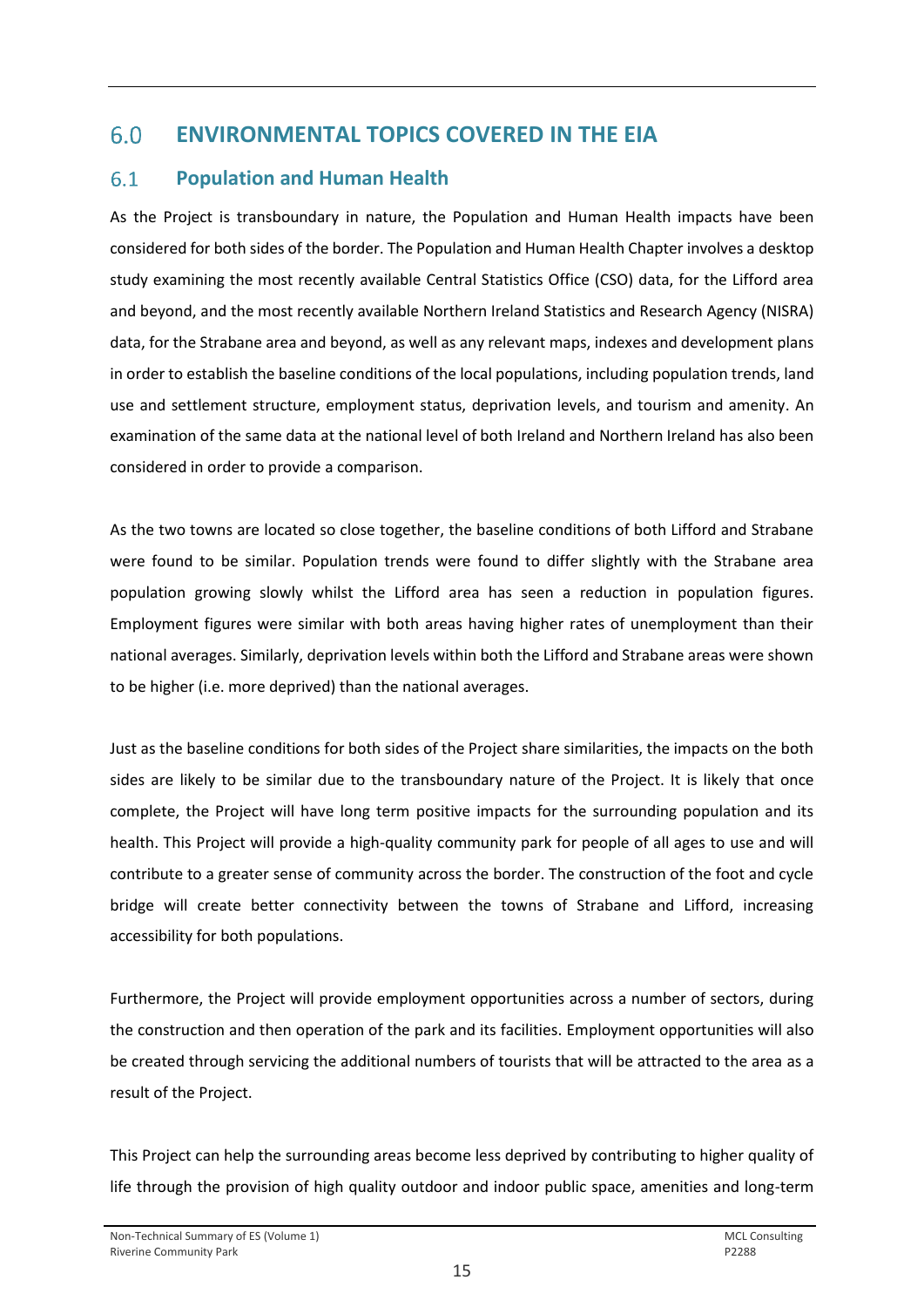job creation. The Project will deliver good quality facilities for children and young people living in rural environments and deprived border areas. The Project will engage young people in activities which will stimulate personal development thereby increasing their capacity to engage in civic society.

The new facilities to be provided as part of the Project include The Hub, the playparks, water sports, fishing and the significant areas of new publicly accessible open space. Together these will ensure the joint Strabane/Lifford tourism offer is enhanced and will succeed in attracting more visitors to the area and result in increased visitor spend. Capitalising on its location, the provision of facilities will expand the regional tourism offer.

As the Project will not have any adverse impact to population and human health with respect to the surrounding areas, no mitigation measures specific to the chapter were proposed.

Mitigation measures pertaining to the potential for air and noise impacts during the construction phase are set out, where necessary in Chapters 10 and 11 of the ES, respectively. Temporary traffic disruption during the construction phase of the Project and the relevant mitigation measures have been considered within the Traffic Statement (Volume 3 of the ES).

#### <span id="page-17-0"></span> $6.2$ **Biodiversity**

MCL Consulting was commissioned to facilitate a handover of the ecological investigation surveys for the proposed Riverine Community Park development project in Strabane and Lifford in order to determine the potential impacts to the site's local biodiversity and to recommend suitable mitigation to preserve the local wildlife and habitats.

Ecological investigations have involved an evaluation of the proposed developments impacts to the wider environment and habitats including distance Natura 2000 sites due to its hydrological links, and species-specific surveys identifying key species sensitive to developments of this nature. Stage 1 appropriate assessment was carried out by Eamonn Delaney of Delichon Ecology as part of the screening process to determine and assess the potential negative impacts to local Natura 2000 sites by the proposed development, while identifying components which would require further screening and assessment. MCL Consulting carried out a Stage 2 appropriate assessment to further assess the potential impacts and suggest suitable mitigation measure in order to demonstrate the proposed development would not have any large or long-term impacts on the local Special Areas of Conservation (SACs).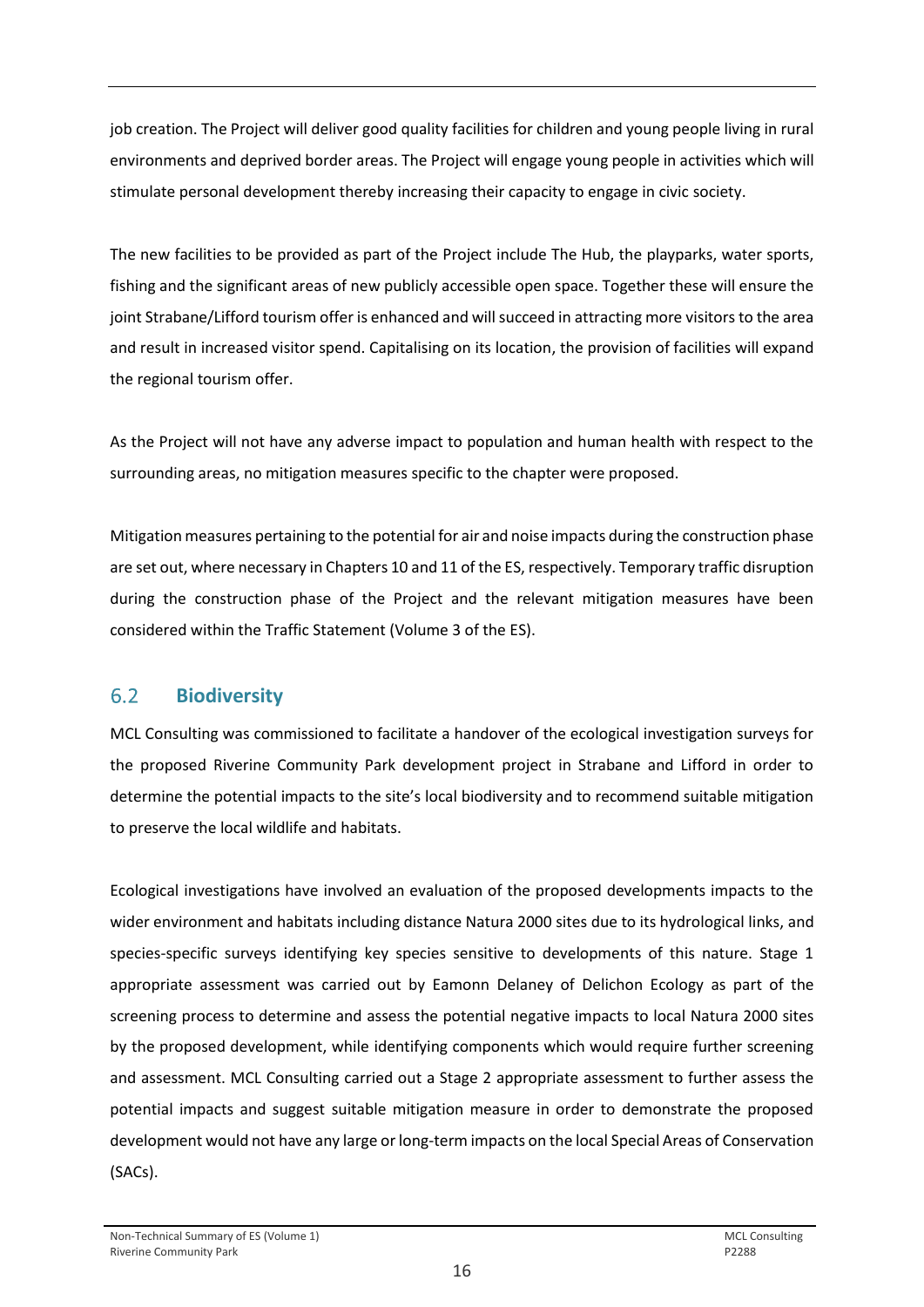Eamonn Delaney of Delichon Ecology also carried out various ecology surveys from 2020-2021 to form a baseline for the proposed site's ecological features and biodiversity, helping to identify areas for further investigation and any protected/priority species within the proposed site area. Various desk studies have been carried out by MCL Consulting in order to help identify historical data indicating the presence of priority species, such as:

- Badgers
- Otters
- Wild birds
- Bats
- Habitats and flora
- Aquatics

While others have been carried out as in-depth investigations as a compromise to restrictive deadlines in order to help indicate the current ecological value of habitats and certain risk factors so suitable mitigation can be suggested or risks negated where data acquisition was not possible, such as:

- Collision risk
- Breeding bird survey
- Aquatic desk study

Multiple site walkovers and surveys have also been carried out over a number of months in order to confirm or rule out a variety of species on site.

Overall, the proposed Riverine Community Park site is considered to yield a high level of biodiversity with established priority species such as badgers who have set up permanent residence in the historical railway embankment and otters utilising the River Foyle SAC as a commuting and foraging route to gain access to extended foraging grounds within the wet woodland of the proposed Riverine Community Park site. However, it was determined that the Strabane side of the site catered to a wider variety of biodiversity on site providing more suitable habitat to host priority species throughout the area.

The results from the ecological investigation surveys have informed some design changes to the project in order to cater for sensitive species such as badgers and Atlantic salmon. These design changes have allowed the proposed development to evolve in a manner that allows for local wildlife to remain unimpeded by the proposed development and has taken into consideration the potential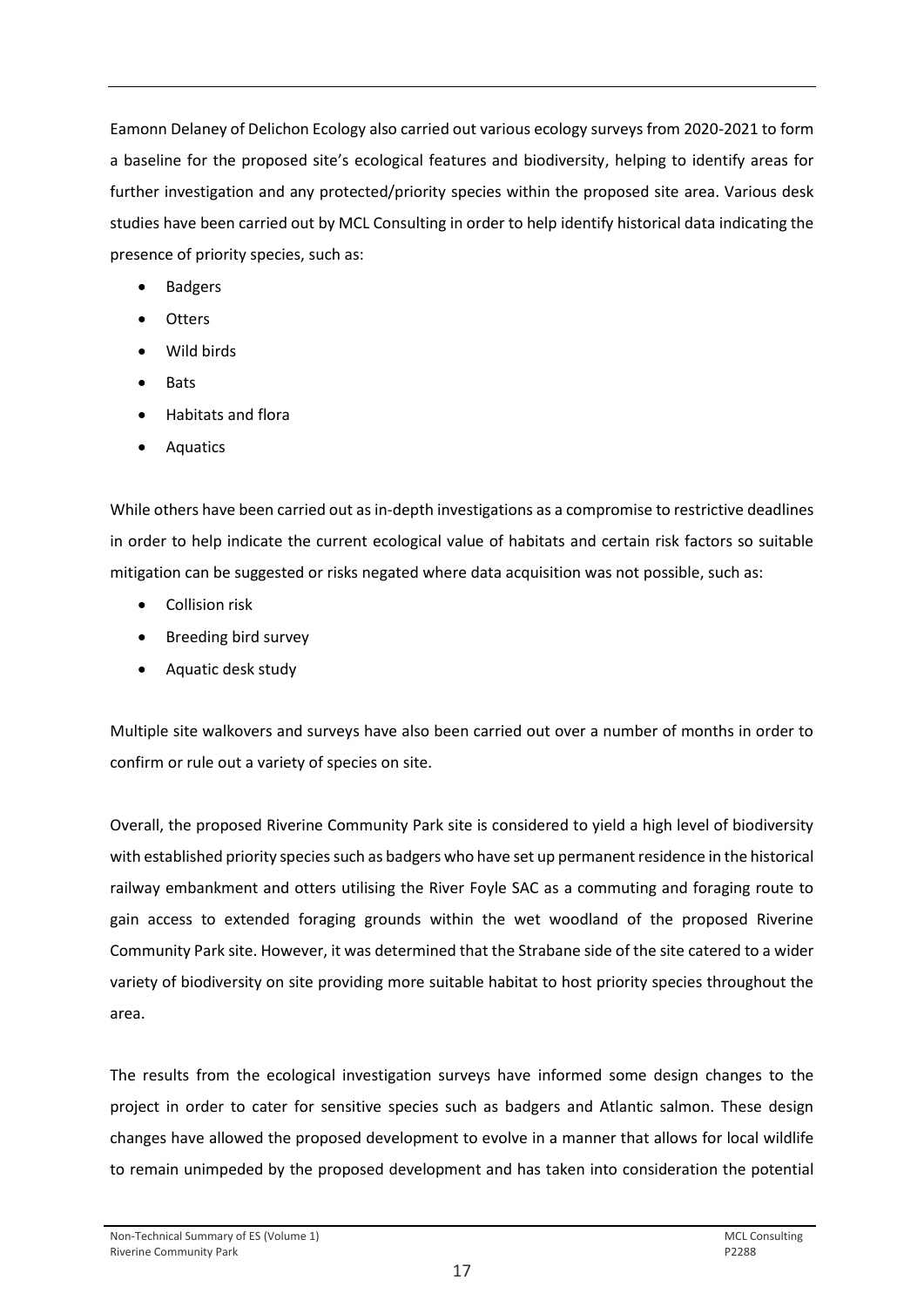long term, lasting impacts this development may have on their habitats. Extensive mitigation has also been recommended for the duration of the construction phase with input from consultations with the NIEA and Loughs Agency, in order to ensure proposed plans are within legislation and to the agreeance of these governing bodies.

The ecological investigation surveys have considered all historical records and evidence of current priority species present on site while factoring in the proposed design for the community park and its potential risks and impacts to the local habitats and wildlife. Appropriate mitigation and compensations have been recommended which, when employed, will ensure key sensitive species remain within the area keeping disturbances to a minimum and in some cases negated altogether.

#### <span id="page-19-0"></span>6.3 **Lands, Soils and Waters**

This diverse chapter provides a baseline assessment of soils (geology, land contamination) and waters (groundwaters and surface waters including flood risk and drainage) environments. The assessment considers likely impacts from the development compared to the pre-development conditions and provides suitable mitigation to minimise those impacts for the construction and operational phase. The development includes a programme of ground re-profiling which is necessary to facilitate the development.

### Lifford

Historical deskstudy review indicates limited previous development on the site, with some localised areas affected by railway land, and hare coursing structures. Detailed intrusive and site-based investigations identified the presence of some areas of modest thicknesses of made ground (historical land raise) but no evidence of significant ground contamination. Pollution-free shallow groundwater was encountered sporadically within the upper alluvium, with deeper groundwaters also identified in the underlying sand & gravel which fill the deep river valley gouged out by glaciers. Low permeability ancient schistose bedrock is anticipated at >20m depth across the site and surrounding area. The nonsaline groundwater system shows tidal fluctuations and is hydraulically linked to the River Foyle SAC, which is also non-saline in nature and shows tidal fluctuations.

A small surface water flows through the site from lands the west, discharging to the River Deele to the north of the site, and some areas in the north of the site are poorly draining with surface ponding apparent.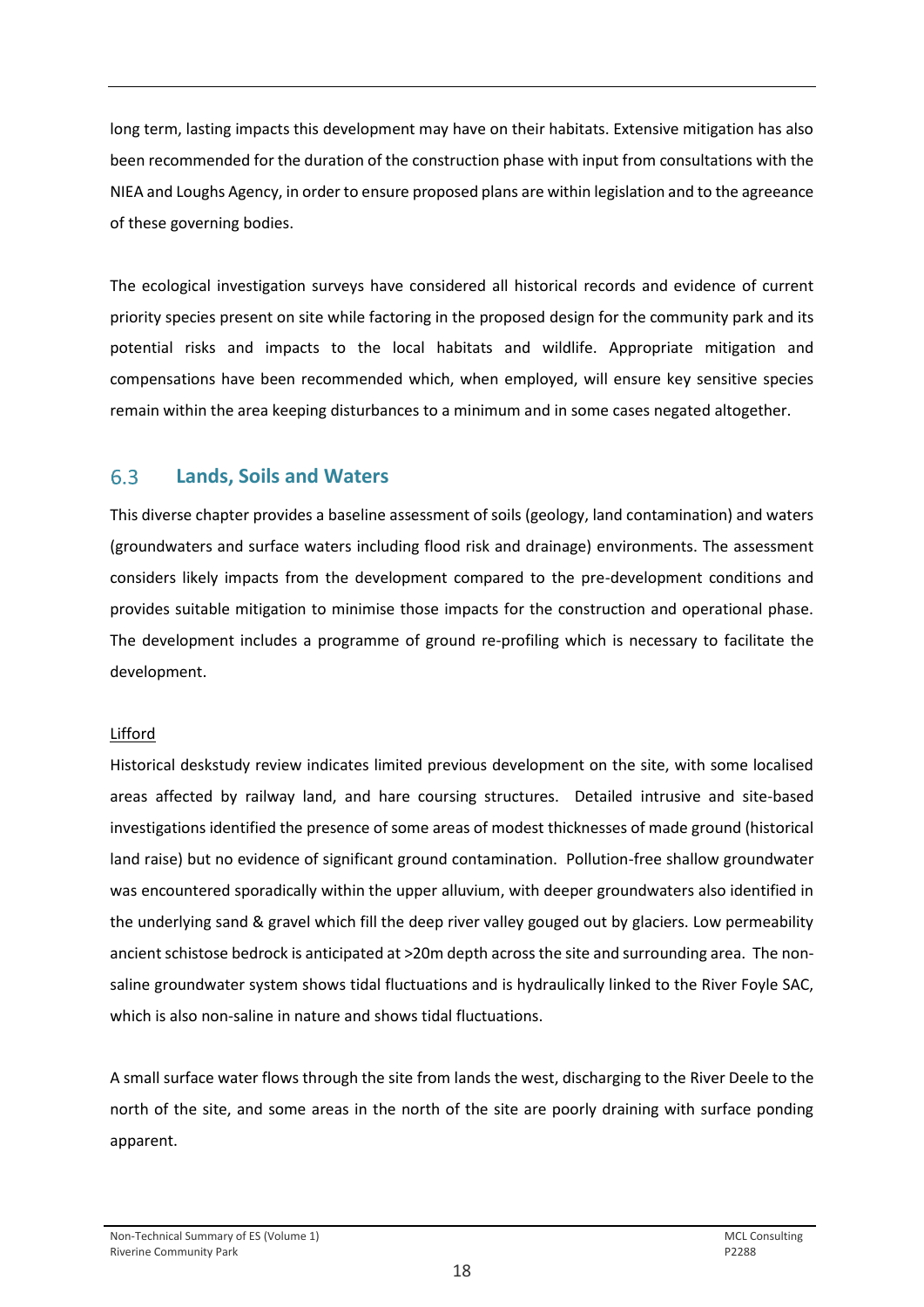The site is predicted to be affected by high probability flooding from rivers. The main hub building is to be constructed on raised ground to protect it from flooding. The proposed development has no significant negative effect on the extent of the flood plain either on the Lifford or Strabane sides.

Mitigation for the development includes measures to protect quality and flow in local surface waters, through the use of 'SuDS', and protect shallow groundwaters hydraulically connected to the River Foyle, with particular emphasis on environmental protection of the soils and waters environments during the construction phase, but also for the operational period of the proposed development. Residual impacts from the development are considered to be insignificant.

### Strabane

Historical deskstudy identified significant previous land uses, including multiple railway infrastructure including sidings, embankments (former tracks), engine house, goods shed and ponds with later phases of development including a bus station and travellers rest. The previous land uses has resulted in significant changes to the original landform, with intrusive Investigations identified the presence of large areas affected by made ground / land raise / infill and historical reprofiling. Some localised areas of soil contamination, requiring small-scale remedial works (by dig and dump) to protect end users of the site were identified an area of former railways lands. Some localised shallow groundwater in the upper made ground – alluvium was identified on site but is not significant in terms of posing a risk to human health or to the River Foyle SAC.

Deeper groundwaters also identified in the underlying sand & gravel which fill the deep river valley gouged out by glaciers. Low permeability ancient schistose bedrock is anticipated at >20m depth across the site and surrounding area. The non-saline groundwater system shows tidal fluctuations and is hydraulically linked to the River Foyle SAC, which is also non-saline in nature and shows tidal fluctuations.

A number of small watercourses flow drain through the site from the urban lands of Strabane to the east. These waters show some impacts typical of an urban catchment, but the water quality improves before waters discharge to the River Foyle along the western site boundary. Areas of ponding are present on the site, which have become overgrown with small trees. The ponds are primarily fed by runoff / rainfall and some areas will dry completely in summer months, otherwise draining to the River Foyle via the surface water network.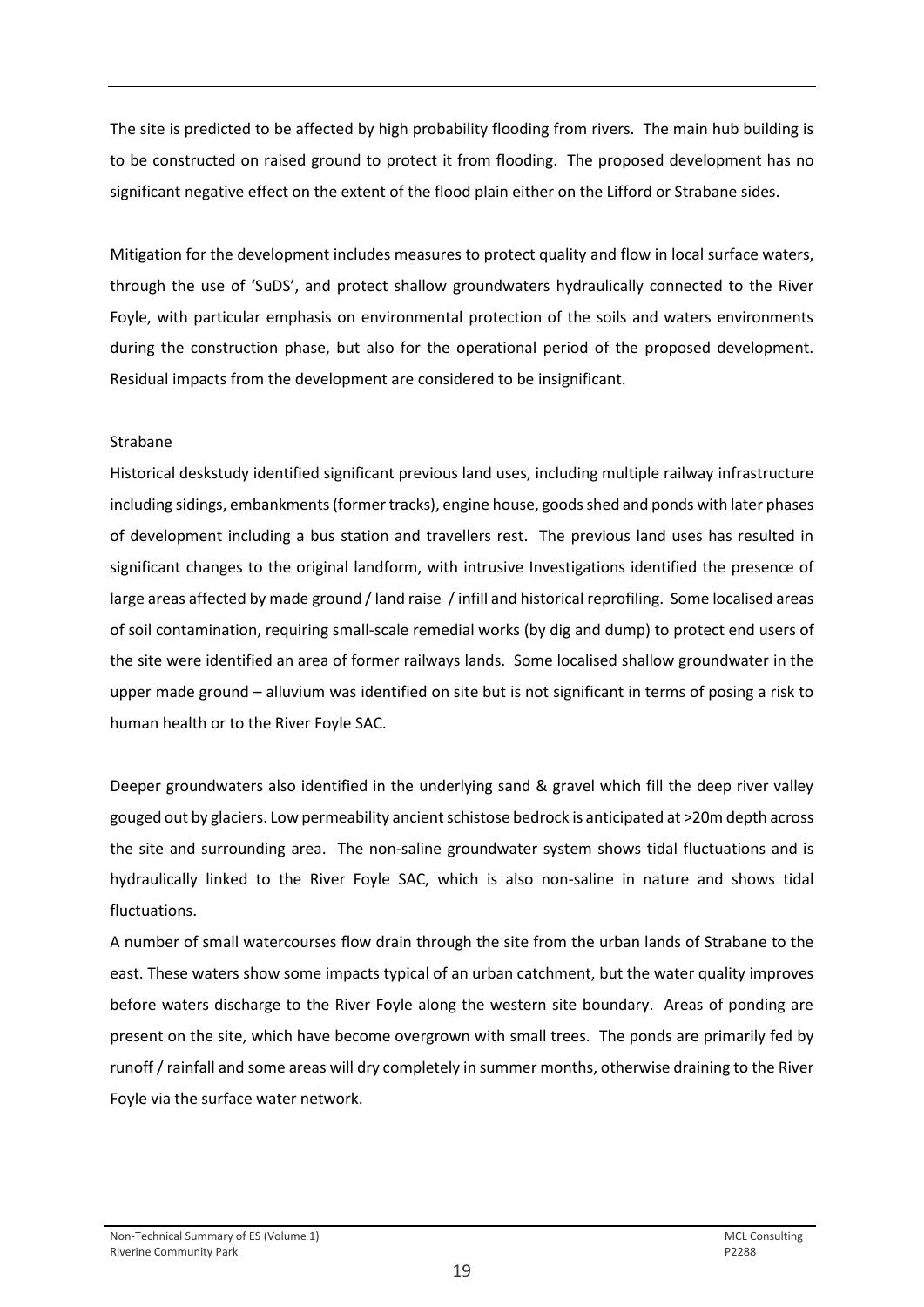The site is predicted to be affected by medium probability flooding from rivers. The proposed development has no significant negative effect on the extent of the flood plain either on the Lifford or Strabane sides.

Mitigation for the development includes measures to protect quality and flow in local surface waters, through the use of 'SuDS', and protect shallow groundwaters hydraulically connected to the River Foyle, with particular emphasis on environmental protection of the soils and waters environments during the construction phase, but also for the operational period of the proposed development. Some localised soil remediation will be required to make the site suitable for redevelopment. Residual impacts from the development are considered to be insignificant.

#### <span id="page-21-0"></span> $6.4$ **Air and Climate**

AONA Environmental Consulting Ltd. was commissioned to assess the likely significant environmental effects arising from the proposed Riverine Community Park in relation to air quality and climate.

The air quality impact assessment has been prepared to assess the air quality at sensitive receiver locations in proximity the site of the proposed Riverine Community Park site due to the main existing air pollutant sources, i.e. traffic flows on the A5 (The Great Northern Link) and N14 roads in Strabane and Lifford respectively, and to assess the potential air quality impact of the proposed Riverine Community Park.

The air quality impact assessment was undertaken with reference to The Air Quality Standards Regulations (Northern Ireland) 2010 and the Air Quality Standards Regulations (S.I. 180 of 2011). The rationale for describing the impact of the Proposed Development is derived from the Environmental Protection UK (EPUK) and Institute of Air Quality Management (IAQM) guidance (EPUK & IAQM) Land-Use Planning & Development Control: Planning for Air Quality (January 2017). As prescribed within Environmental Protection UK and the Institute of Air Quality Management, Land-use Planning & Development Control: Planning For Air Quality (January 2017) the proposed development has been assessed in accordance to Guidance on the Assessment of Dust from Demolition and Construction (IAQM) 2014.

There are no Air Quality Management Area (AQMA) in proximity to the proposed Riverine Community Park. The existing baseline air quality is impacted primarily by traffic and heating emissions in the area. Existing air pollutant concentrations were referenced from various sources to quantify the existing air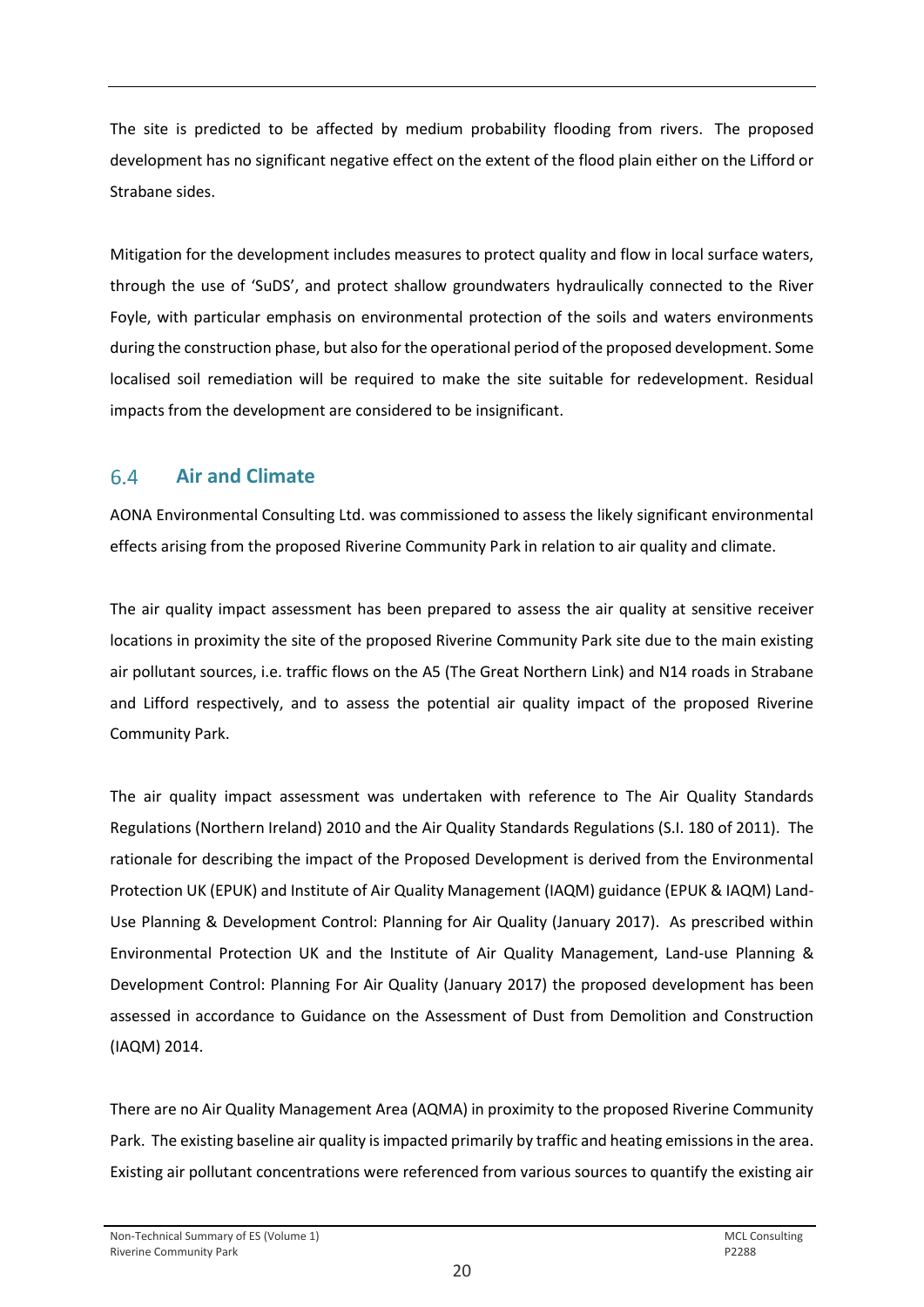quality in proximity to the proposed development site, including EPA data for Lifford, the Derry City and Strabane District Council 2019 Air Quality Progress Report for Strabane and to Defra background maps. Pollutant concentrations in the area of the proposed Riverine Community Park are below the relevant air quality standards limit values.

Using the IAQM methodology for the assessment of air quality and dust impacts from construction activities has indicated the a 'Low' level of risk, including the recommended construction phase dust mitigation measures, in terms of dust soiling impacts, impacts on human health and Ecological impacts.

An assessment of the potential air quality impact on the existing residential receivers in proximity to the proposed development site due to additional traffic emissions has been undertaken. The proposed development will have a negligible impact on local air quality using the Environmental Protection UK (EPUK) and Institute of Air Quality Management (IAQM) guidance "Land-Use Planning & Development Control: Planning for Air Quality (January 2017), based on the future proposed traffic flow information provided by the traffic consultants for the Project.

There will be no building on the Strabane side of the development. A community resource building is to be provided on the Lifford site incorporating meeting/events space, toilets, offices and café. The orientation of the community resource building will be designed to maximise solar gain for space heating and use of a green sedum roof or similar for energy efficiency and positive impacts for pollinating insects. The heating systems for the proposed community resource building are undecided as yet but are likely to be based on a modern air/water heat pump type system. Therefore, emissions from space heating requirements will result in an insignificant impact on local air quality. At this stage of the design process accurate data cannot provided in relation to the exact manufacturer and supplier, etc. However, it can be stated that the emissions from the heating requirements of a modern system in a relatively small community resource building will not result in a significant impact on local air quality.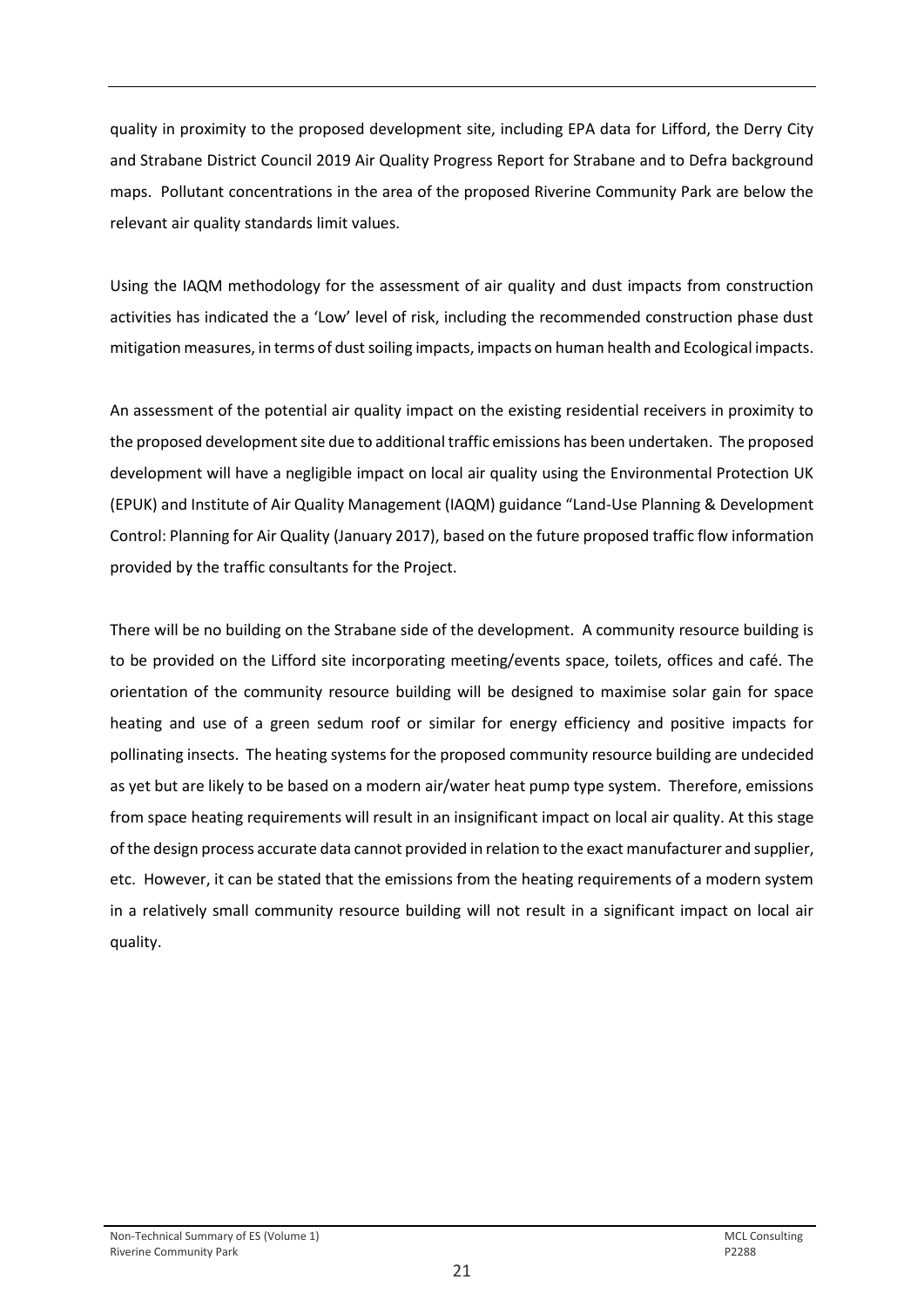#### <span id="page-23-0"></span>6.5 **Noise and Vibration**

AONA Environmental Consulting Ltd. was commissioned to assess the likely significant environmental effects arising from the proposed Riverine Community Park in relation to noise and vibration.

The noise impact assessment has been prepared to assess the noise levels at sensitive receiver locations in proximity the site of the proposed Riverine Community Park site due to the main existing noise sources and to assess the potential noise impact of the proposed Riverine Community Park.

The noise impact assessment and evaluation of the noise impact arising from the proposed Riverine Community Park involved the completion of a baseline noise survey at sensitive receiver locations in proximity the site of the proposed Riverine Community Park in accordance with suitable guideline methodology. This established the current baseline conditions. The existing daytime and night-time noise levels were dominated by road traffic noise. The results of the baseline noise monitoring data indicate that the noise levels at the sensitive receivers in the area of the proposed works are broadly in accordance with the World Health Organisation (WHO) Guidelines for Community Noise, recommended daytime levels of  $50 - 55$  dB(A) for outdoor living areas and the external night-time levels of 45 dB(A).

The proposed Riverine Community Park will have not have a significant operational noise impact, so the noise impact assessment deals primarily with the potential for daytime noise impacts during the construction phase. The worst-case construction noise levels at specific locations in proximity to the expected main areas of construction activity have been predicted using the methods of predicting construction noise levels set out in BS 5228-1:2009+A1:2014.

The recommended daytime construction noise limit of 65 dB LAeq,12 Hour will be achieved at the nearest residential properties. The construction noise impacts will be short-term and will not be significant. Also, while the overall construction activities for the proposed Riverine Community Park will occur over 9 - 12 months, the nature of the proposed works and its duration will mean that noise sensitive receivers will not be exposed to continuous construction noise impact during the construction period. Appropriate construction mitigation measures have been outlined and once implemented, the residual impacts from the construction period will not be significant.

A Construction Vibration Impact Assessment has considered all works with the potential to cause vibration impacts. Appropriate methods of piling and concrete removal as well as further mitigation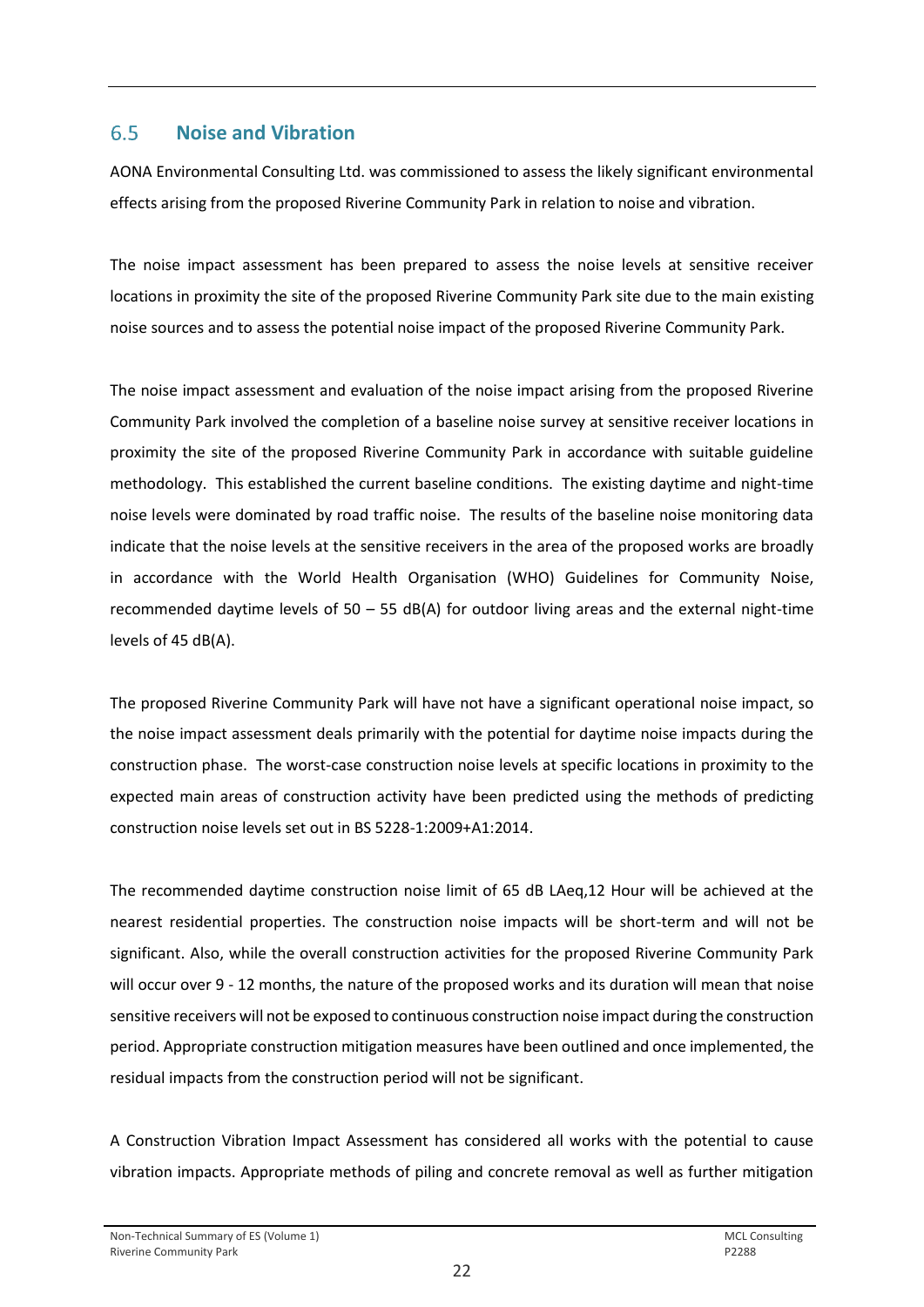measures have been recommended, which when employed will ensure that vibration levels do not exceed unacceptable levels at any of the sensitive receptors.

In terms of operational noise, there will be no significant noise sources on the proposed Riverine Community Park. As a result of the proposed Riverine Community Park, there will be an increase of 377 vehicle movements per day to the proposed development site on the Strabane side of the Riverine Community Park and there will be an increase of 163 vehicle movements per day to the proposed development site on the Lifford side of the Riverine Community Park. These small traffic volumes will not generate a significant noise impact in comparison to the existing traffic volumes on surrounding roads such as the A5 and N14.

#### <span id="page-24-0"></span>6.6 **Material Assets**

## **6.6.1 Roads and Traffic**

Hoy Dorman were commissioned to prepare a Traffic Statement (TS) for the proposed development. This TS is included as Appendix 12-1 of Volume 3 of the EIAR. As this proposed development spans both Northern Ireland (NI) and the Republic of Ireland (RoI) the Traffic Statement considered the scheme as a single project.

## Proposed Use of the Riverine Community Park

It is proposed there will be circa 150,000 users of the park per year of which 28,985 users will be related to the community pavilion incorporating the refreshment area and community centre with programmed activities. Several major events are planned in the open space during a typical year, traffic and people management will be considered under an Event Management Plan specific to the events.

## Summary of Assessment Methodology

The Traffic Statement provides a comprehensive review of the potential transport impacts of the proposed development, with an agreed plan to mitigate any adverse consequences. The Traffic Statement:

- Assesses the development proposals against National and Local Transport Policy for both NI and ROI;
- Provides details on the existing baseline traffic within the area of influence;
- Assesses sustainable travel modes to the proposed development;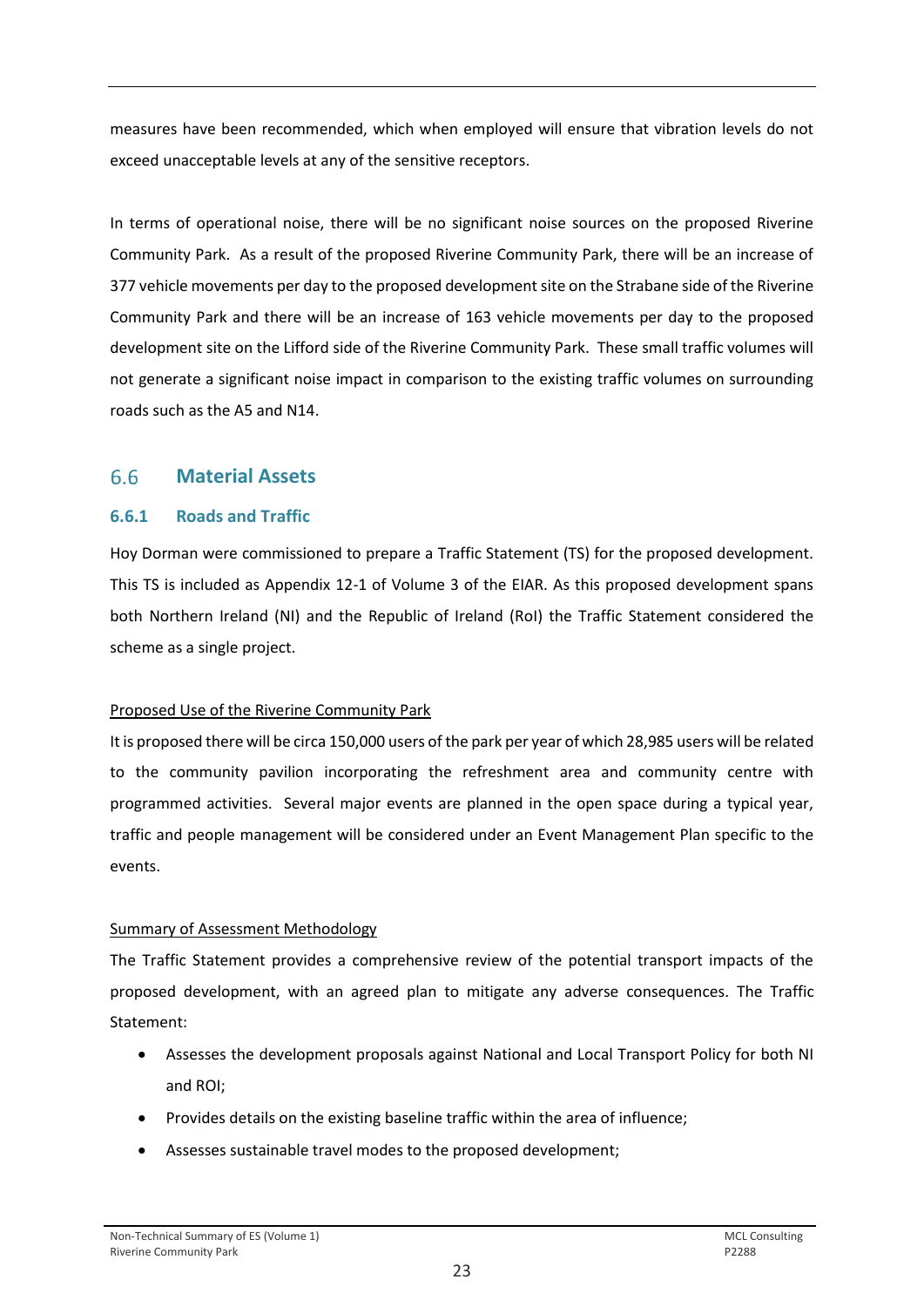- Assesses the traffic generation associated with the development and the effect on the baseline network;
- Sets out any mitigation measures to facilitate the proposals.

## Existing Conditions, Lifford (RoI)

Lifford is a town in Donegal which according to the 2016 Republic of Ireland Census has a population on circa 1,626 people. There are excellent footway links from the residential areas to the various town amenities, these footway links benefit from both street lighting and dropped kerbs with tactile paving.

The proposed site on the Lifford side of the River Foyle is currently greenfield, access to the proposed development will be from Station Road which currently serves as an access to a large carpark that serves a Cinema, The Donegal Council Offices and The Three Rivers Centre.

## Existing Conditions, Strabane (NI)

Strabane is a large town in Northern Ireland which according to the Northern Ireland 2011 Census has a population of circa 13,172 people. The A5 protected route runs along the frontage of the proposed development which straddles the River Foyle. Strabane has excellent footway links from the residential areas to the various town amenities, footways are to a good standard which benefit from both street lighting and dropped kerbs with tactile paving.

The Strabane to Lifford Greenway has already been constructed to the south of the proposed development with a ghost pedestrian island to facilitate crossing of the A38 Lifford Road. The Strabane to Cloughcor Greenway is currently being designed with proposals to link into the north of the proposed development.

## Roads and Traffic Conclusion

The creation of the Riverine Community Park will encourage the use of the greenways that have been built or are under construction within the area of Strabane and Lifford thus helping to increase the number of cycling tourists and locals to utilise the off-road routes to access the cross-community park. The creation of two controlled Toucan crossings will enable the safe crossing of pedestrians across the A38 Lifford Road and the A5 Barnhill Road on the Strabane side of the proposed development.

The modelling demonstrates that the local road network can accommodate the proposed development without significant detriment to existing conditions. When considering the above on a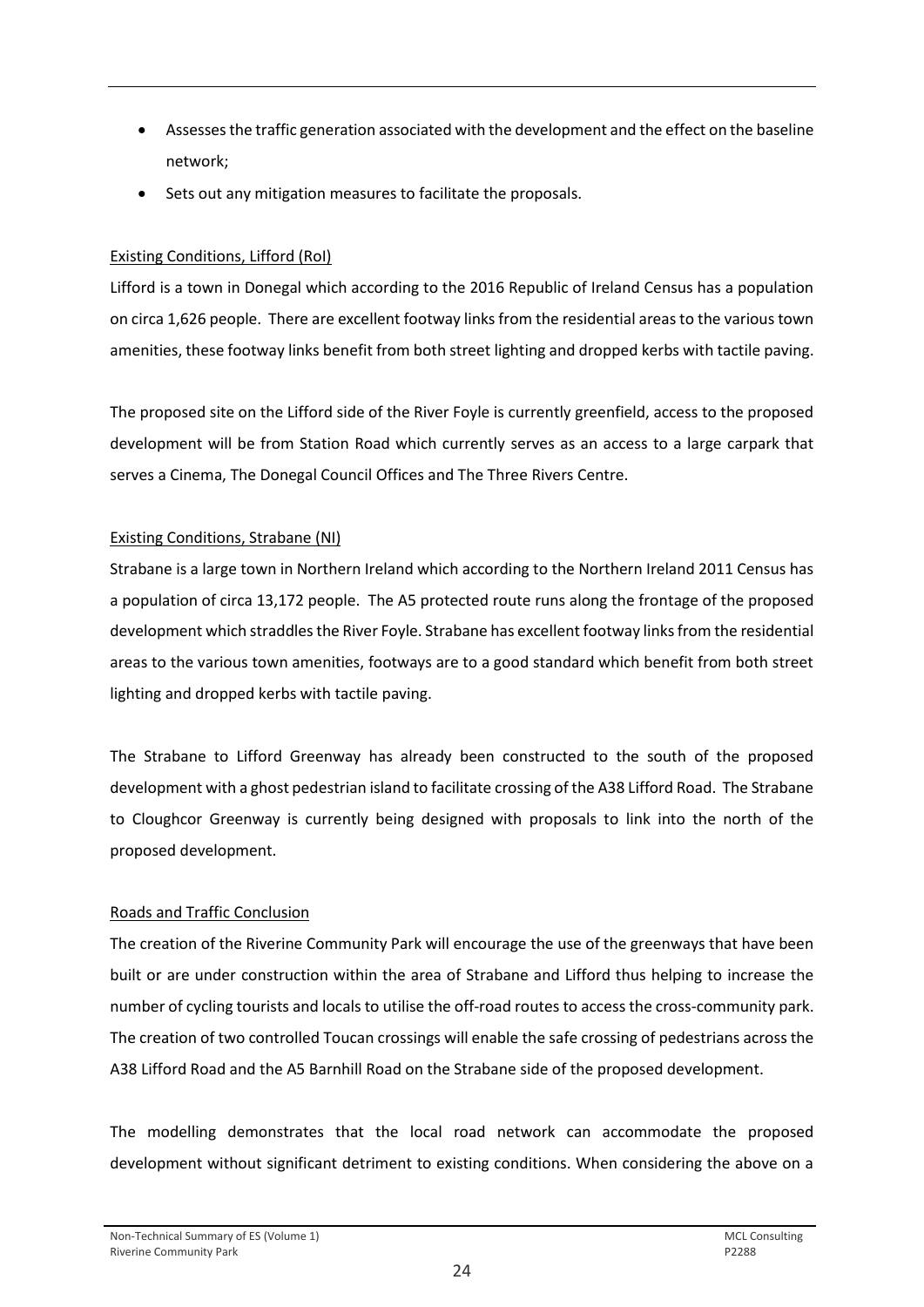Sunday which is the peak hour for the proposed development there is little to no impact on the junction's capacity.

All significant events to be held at the proposed development will be subject to an Event Management Plan which will contain mitigation measures to reduce the traffic impact on the local road network within the area or Lifford and Strabane.

It is expected that construction will have a minimal impact on the local road network and will be ongoing for only 9 months, any oversized loads will be subject to risk assessments that the contractor will carry out and communication with the relevant authorities in each jurisdiction to minimalize any delay within the local area. Any impact associated with construction on the surrounding road network will be 'temporary' to 'short-term' in duration, and 'moderate' in significance.

In conclusion the Transport study confirms there are no residual impacts relating to the proposed development.

## **6.6.2 Built Services**

A qualitative description of the resultant specific direct, indirect, secondary, cumulative, short, medium and long-term permanent, temporary, positive and negative effects as well as impact interactions which the proposed development may have, assuming all mitigation measures are fully and successfully applied were assessed. In addition to mitigation measures outlined in this Chapter, mitigation measures have also been considered throughout the EIAR.

### Construction Phase

If unregulated, predicted impacts associated with the construction phase of the proposed development on Built Services would be expected to include potential disruption to local natural and human material assets resulting in both short-term and long-term impacts. The implementation of the mitigation measures set out in this Chapter and the subsequent Chapter of the EIA Report would ensure that there is unlikely to be any significant residual impact during the construction phase. Therefore, impacts are likely to be temporary and neutral.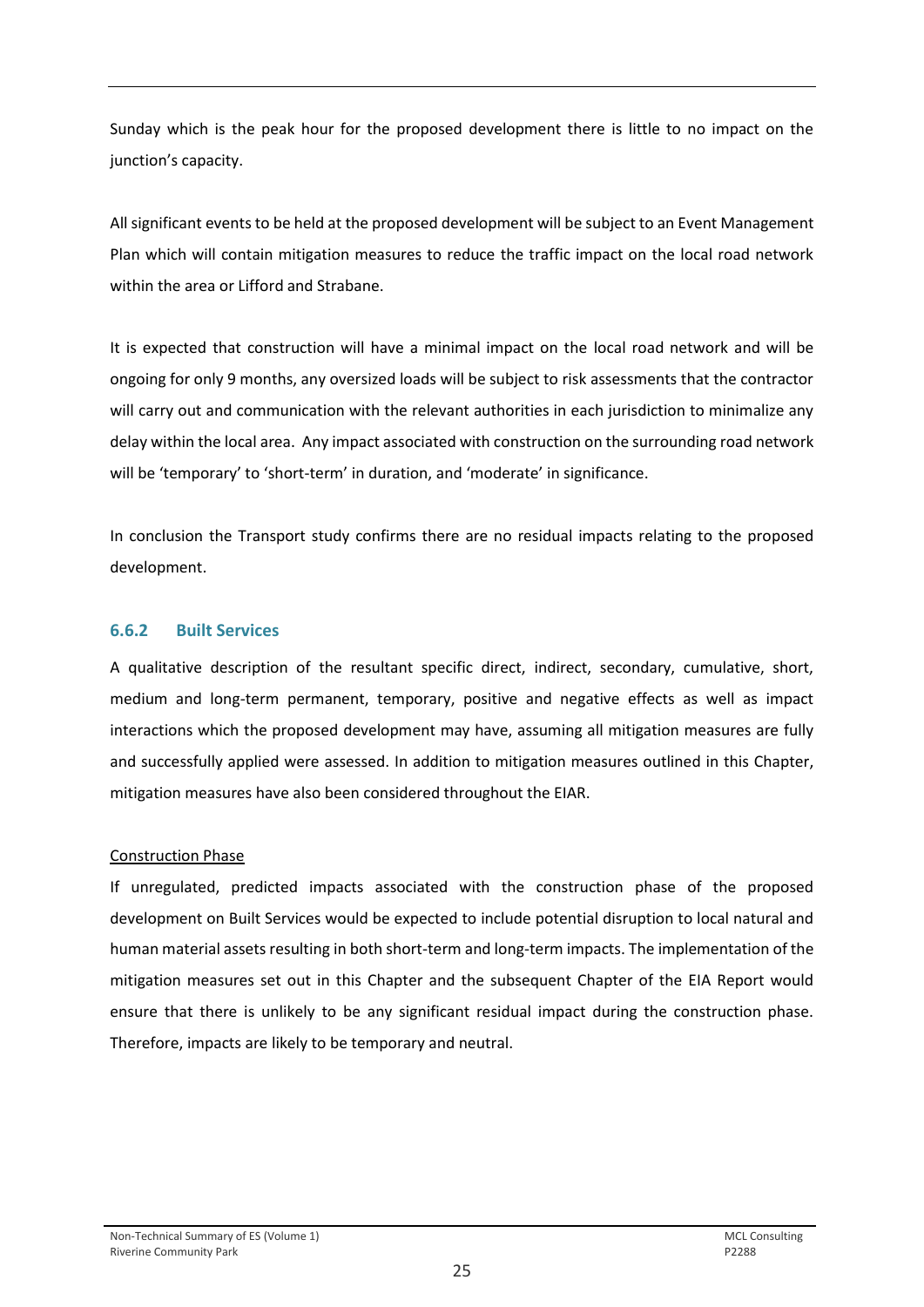### Operational Phase

The proposed development is unlikely to have any significant impact on the local water, electricity or ICT networks and the overall impact with respect to these utilities can be described as long-term and neutral.

The predicted wastewater generation of the proposed development on the Lifford side will be adequately accommodated in the local foul sewer network. Residual predicted impacts on this infrastructure are likely to be long-term and neutral.

The proposed development will be designed to comply with the provision of SuDS and is therefore unlikely to have any residual impacts in terms of the impact on surface water drainage. Refer to Chapter 9, "Lands, Soils and Water" of Volume 2 for details.

#### <span id="page-27-0"></span>6.7 **Cultural Heritage**

A desktop survey of all archaeological and cultural heritage sites within a study area that encompassed the proposed development site and a 1km buffer around it was undertaken in order to ascertain the heritage constraints and potential impacts on these. This revealed that there are no recorded archaeological sites, Listed Buildings, Protected Structures, National Inventory of Architectural Heritage (NIAH) records, Defence Heritage sites or recorded battlesites located with the proposed development area. There are however five Industrial Heritage Record (IHR) sites within the proposed development area, two of which have been confirmed to be extant during field survey. Within the study area there are 19 recorded archaeological sites (12 in RoI and seven in NI), 22 NIAH sites (RoI), seven Protected Structures (RoI), 43 IHR sites (including the five within the proposed development area)(NI), 55 Listed Buildings (NI), four Battlesites (NI), one Scheduled Zone (NI) and one Defence Heritage site (NI).

The desktop survey was followed by site inspections of the proposed development site by a team of qualified and experienced archaeologists/heritage consultants. This revealed that no upstanding previously unrecorded archaeological features are extant within the proposed development area. It was also noted that much of the proposed development area had been subject to landscaping, in filing and ground reduction in the past.

Potential impacts (both direct and indirect) on cultural heritage during Construction, Operational and Decommissioning phases was assessed. The proposed development will not result in any likely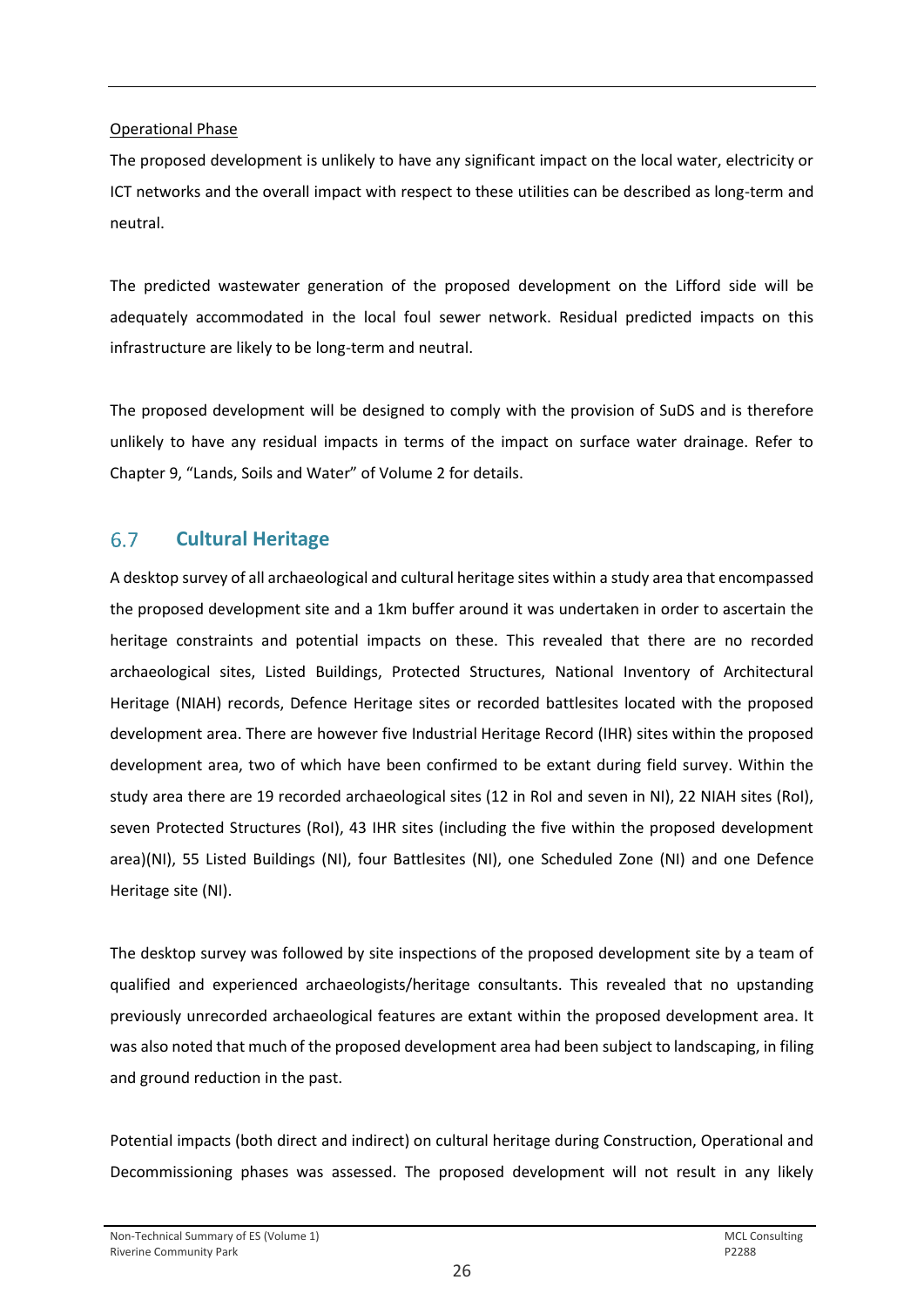predicted significant impacts on the recorded cultural heritage resource. However, the proposed development has the potential to have a direct impact on hitherto unknown sub-surface archaeological features during the Construction Phase.

Overall, any potential direct impacts on hitherto unknown sub-surface archaeological features are deemed to be adequately mitigated by a licenced programme of archaeological works with appropriate evaluation, recording and reporting therein.

**No likely predicted significant impact is expected on the cultural heritage resource as a result of this proposed development.**

#### <span id="page-28-0"></span>6.8 **Landscape and Visual**

The LVIA focuses on key effects and issues as follows:

- The effect of the Project upon the landscape resource;
- The effect of the Project on the perception of the landscape; and
- The effects arising from the Project on visual amenity
- The LVIA methodology can be summarised as undertaking the following key tasks:-
- Site Visit on 5th July 2021;
- Assessing the baseline Landscape Setting and Conditions;
- Evaluation of key components of the Project based on site layouts, plans and elevations;
- Consideration of Mitigation and Enhancement Measures;
- Assessment of Landscape Effects;
- Assessment of Visual Effects; and
- Summary of Significance of Landscape and Visual Amenity Effects.

A 5km range from the Site is deemed an appropriate study area, following site surveys and review of the Zone of Theoretical Visibility (ZTV).

## **6.8.1 Receiving Environment**

## Lifford

The landscape quality and value of the Site at a local and regional level on the Lifford side of the Project is assessed as Medium and the County Donegal Development Plan 2018-2024 designates the area as an Area of Moderate Scenic Amenity. The Site is partly situated within the River Finn SAC and River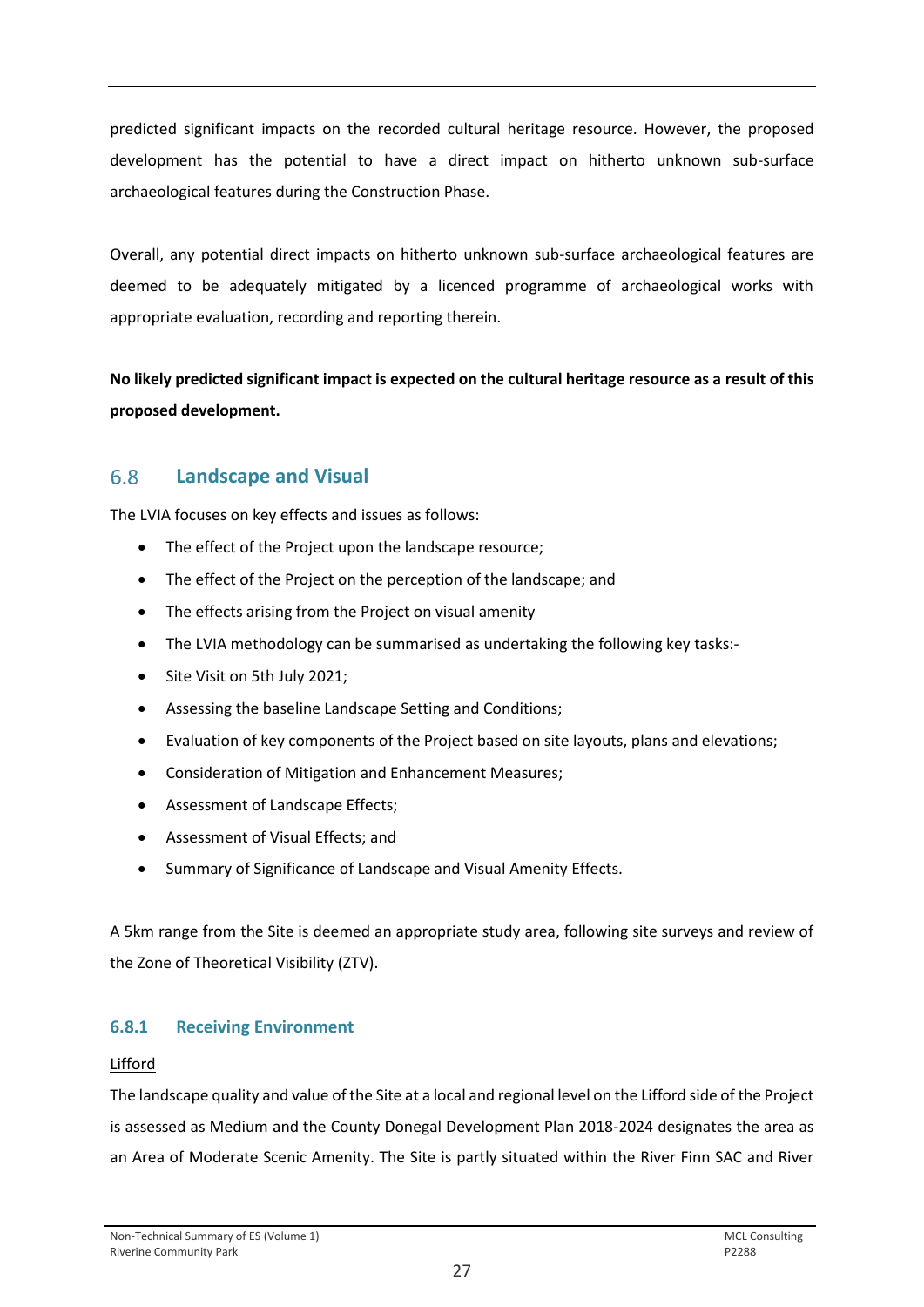Foyle and Tributaries SAC. There are no sites, monuments, architectural assets or other landscape designations and it is considered that the Site is able to accommodate the Project without significant effects.

### Strabane

The landscape quality, value and sensitivity of the Site at a local and regional level on the Strabane side of the Project is assessed as Medium/High. The site is adjacent to the River Foyle and partially sited on a Natura 2000 site (SAC, SPA and pNHA). Despite being close to the built up areas of Strabane and Lifford there is a sense of tranquillity and wilderness and a sense of enclosure with prospects out to the higher ground beyond.

Landscape receptors including the Regional Landscape Character Foyle Valley LCA 6, Landscape character Foyle Valley LCA 27, River Finn SAC and River Foyle and Tributaries SAC.

## **6.8.2 Construction and operational phase impacts and assessment**

The majority of the potential negative impacts are likely to be experienced during the construction phase, the majority of which will be on the Lifford side and which are predicted to last approximately 9-12 months. The operational phase of the project is long term ie greater than 25 years.

### **Lifford**

The construction works will have a **Slight/Moderate** adverse impact on the landscape character in proximity to the Site and **Negligible** in the wider landscape. The Site is directly connected to the River Finn SAC and Foyle and Tributaries SAC and the effects are assessed as **Medium** adverse. However, if mitigation measures during construction are not followed then the effects will be significant. There is some degree of separation between residents and the site and the construction effects will be **Low** Adverse. Whilst there will be some disturbance to pedestrians during the construction phase ultimately the proposals will open up areas of the river and walks which were previously inaccessible to the public and be **Beneficial**.

East Donegal Hare Course Club (EDHC) is to be reconfigured adjacent to the park, which will be **Medium** adverse in the short term but ultimately **Beneficial** as it will provide them with a purpose built site. The dimensions of the proposed viewing stand are similar to the existing building at 17.94m x 9.7m with a height of 6.7m (9.36mAOD).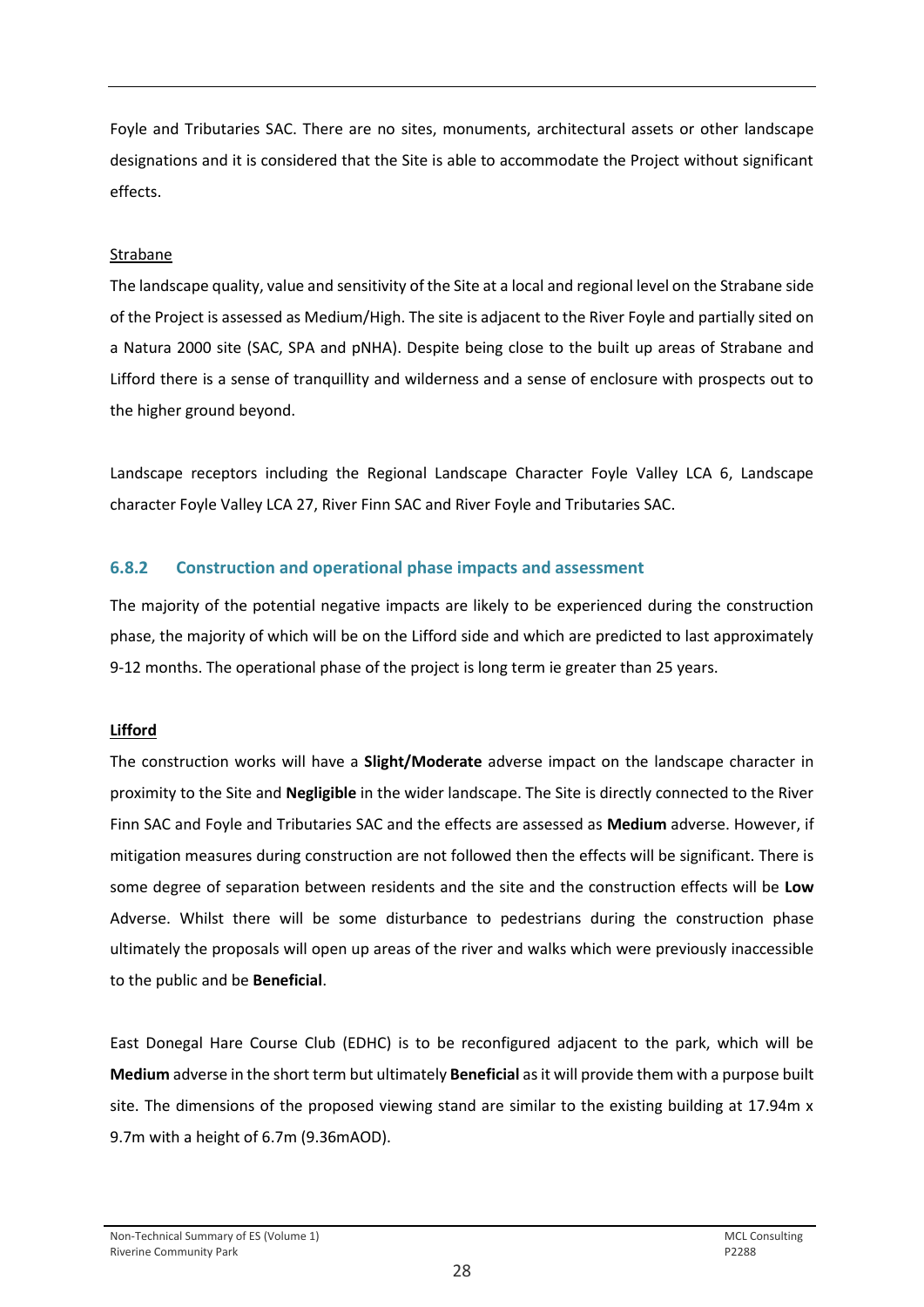The size and scale of the Project is small and not uncharacteristic when set within the context of the Three Rivers Complex. Residents in close proximity to the Project have some degree of separation through distance, orientation and screening, however there may be increased traffic and disturbance from visitors.

### **Strabane**

The majority of the landscape is to be retained. The works will involve construction of paths and boardwalk, car park and bridge, which will have a **Slight** adverse effect on the landscape character locally, but **Negligible** in the wider context. The Site is directly connected to the River Finn SAC and Foyle and Tributaries SAC and the effects are assessed as **Medium** adverse. However, if mitigation measures during construction are not followed then the effects will be significant.

The construction phase of the Project will have some adverse effects on the following receptors, the local landscape character, residents in relative close proximity and pedestrians. However, the impact will be short term and adherence to standard construction management guidance will minimise the effects. Mitigation measures to minimise the impact on the sensitive receptors, particularly the River Finn SAC and River Foyle and Tributaries SAC must be followed to avoid significant adverse effects during construction.

The landscape, particularly on the Strabane side of the site will benefit once the park is operational, as it will conserve the wetland areas, increase biodiversity and habitats and encourage the enhancement and protection of the site.

There is a cluster of residences off Park Road, one of which, 16 Park Road, is adjacent to the proposed permanent car park. Residents in this house will have visibility of the car park but the majority of the park on the Strabane side and Lifford side will be screened by vegetation and mitigation includes proposed hedgerow and tree planting to the north of the car park along the existing hedge line. There is no visibility from other residences on the Strabane side. Nor is there any visibility from recreation sites including Strabane Cricket Club, or commercial and retail outlets lying to the north west and south/south east of the site.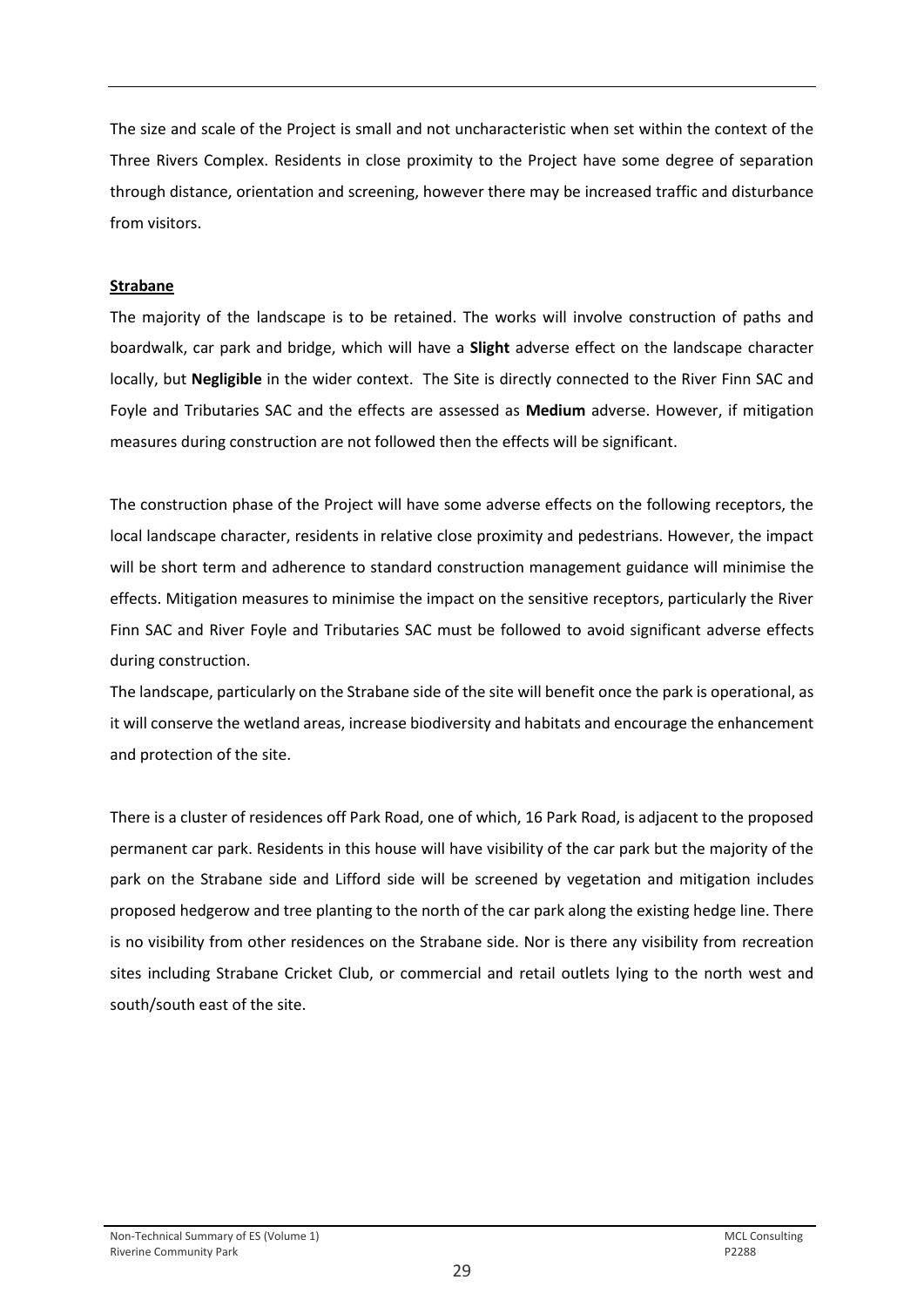| <b>Viewpoint</b><br>number | <b>Receptors</b>                      | <b>Location</b>     | <b>Side of Site</b> | <b>Sensitivity</b> | <b>Significance</b><br><b>Summary</b> |
|----------------------------|---------------------------------------|---------------------|---------------------|--------------------|---------------------------------------|
| $\mathbf{1}$               | Car users, pedestrians                | <b>Lifford Road</b> | Strabane            | Medium             | Negligible                            |
| $\overline{2}$             | Car users, pedestrians, small         | Off<br>bridge       | Lifford             | Medium             | Negligible                            |
|                            | businesses and residential            | <b>Street</b>       |                     |                    |                                       |
| $\overline{3}$             | Pedestrians                           | Lifford<br>side     | Lifford             | Medium/High        | Slight positive                       |
|                            |                                       | of Site             |                     |                    |                                       |
| 6                          | Car users, pedestrians                | Park Road           | Strabane            | Medium             | No effect                             |
| 8                          | Car users, pedestrians,               | Curlyhill           | Strabane            | Medium             | Negligible                            |
|                            | residences                            | Road                |                     |                    |                                       |
| 9                          | Car users, pedestrians,               | Cavanlee            | Strabane            | Medium             | No effect                             |
|                            | residences                            | Road                |                     |                    |                                       |
| 10                         | Car users, pedestrians,               | Fountain            | Strabane            | Low                | No effect                             |
|                            | residences                            | Street              |                     |                    |                                       |
| 11                         |                                       | Great               | Strabane            | Medium             | No effect                             |
|                            | Car users, pedestrians                | Northern            |                     |                    |                                       |
|                            |                                       | Link                |                     |                    |                                       |
| 12                         | Car users, pedestrians                | <b>Bradley Way</b>  | Strabane            | Medium             | No effect                             |
| 13                         | Car users, pedestrians,               | Edenmore            | Lifford             | Medium             | No effect                             |
|                            | residences                            | Lodge               |                     |                    |                                       |
| 14                         | Car users, pedestrians                | The                 | Lifford             | Medium             | No effect                             |
|                            |                                       | Commons             |                     |                    |                                       |
| 15                         | Car users, pedestrians,<br>residences | <b>Gallows Lane</b> | Lifford             | Low/ Medium        | No effect                             |

### **6.8.3 Summary of Visual Assessment – Lifford and Strabane**

In viewpoints 1 and 2 the park on the Lifford side is screened by the built form and vegetation. The flat nature of the landscape will give little visibility of the park on the Strabane side. The footbridge may be partially glimpsed on the bend in the River Foyle. Viewpoint 3 is taken on the Lifford side of the park looking across to the Strabane side. The River Foyle dominates the view. The permanent car park may be partially glimpsed but woodland will screen much of this and the footbridge on the Strabane side will be perceptible but will not be a dominant feature in the view.

The park lies in a tight visual envelope, screened to the north (viewpoint 4, Park Road) by the landform. Heading south down Park Road is a small cluster of residences, one of which lies adjacent to the proposed permanent car park on the Strabane side of the park. The residents in this property will have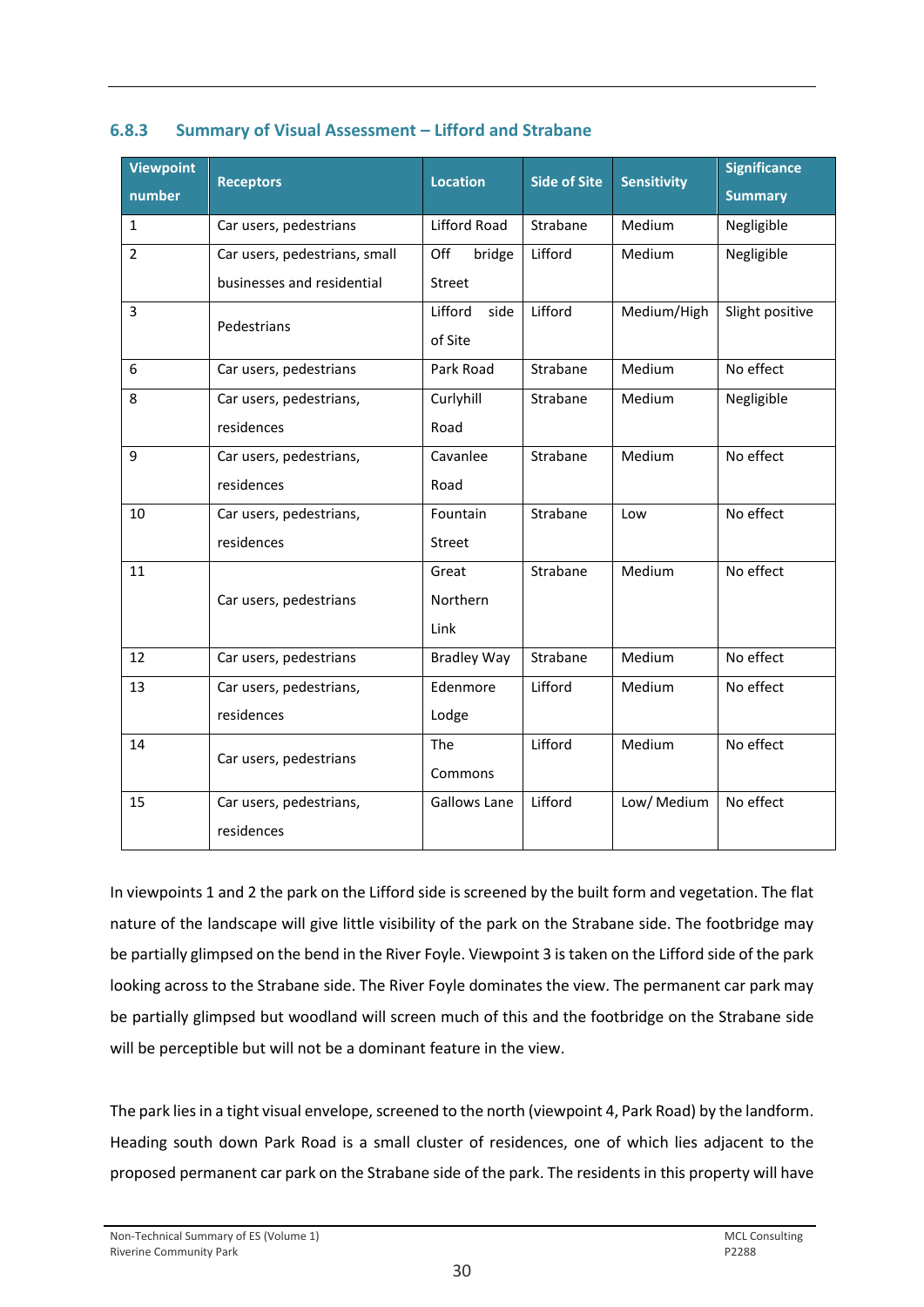visibility of the car park before the proposed native hedgerow on the north boundary matures. There is no visibility from Barnhill Road as the park will be screened by the mature trees lining the road. From the east (viewpoint 5) the narrow horizontal views of the Strabane side of the Project are unlikely to be perceptible, screened by distance and the existing built form. Viewpoints 6, 7, 8 and 9 to the south have no visibility of the Project as they are screened by built form and vegetation. Landform precludes visibility from the west of Lifford (viewpoints 11 and 12) of either side of the Project. From the north west (viewpoint 10) the landform and intervening vegetation will screen any view of the Project.

### **6.8.4 Summary**

The Riverine Community Park is proposed as a cross border park within Lifford and Strabane. The landscape proposals focus on connecting the two currently separated lands either side of the border with a new pedestrian bridge and creating a shared community parkland, linking into the wider landscape and adjacent towns through new routes and a physical connection with the proposed Strabane North Greenway. The proposals for each side complement each other and capitalise on the existing assets of the landscape, offering a diverse range of recreational and educational opportunities for the community and visitors.

The Project will have limited landscape and visual impact. The scale of the proposal, the receiving environment including the landform and surrounding built environment, renders the site able to absorb the Project without unacceptable changes to the landscape character and visual amenity. From the wider landscape the Project on the Lifford side will appear as an extension to the urban edge and existing recreational facilities and on the Strabane side the park will appear as a more managed unique biodiverse and ecologically sensitive landscape.